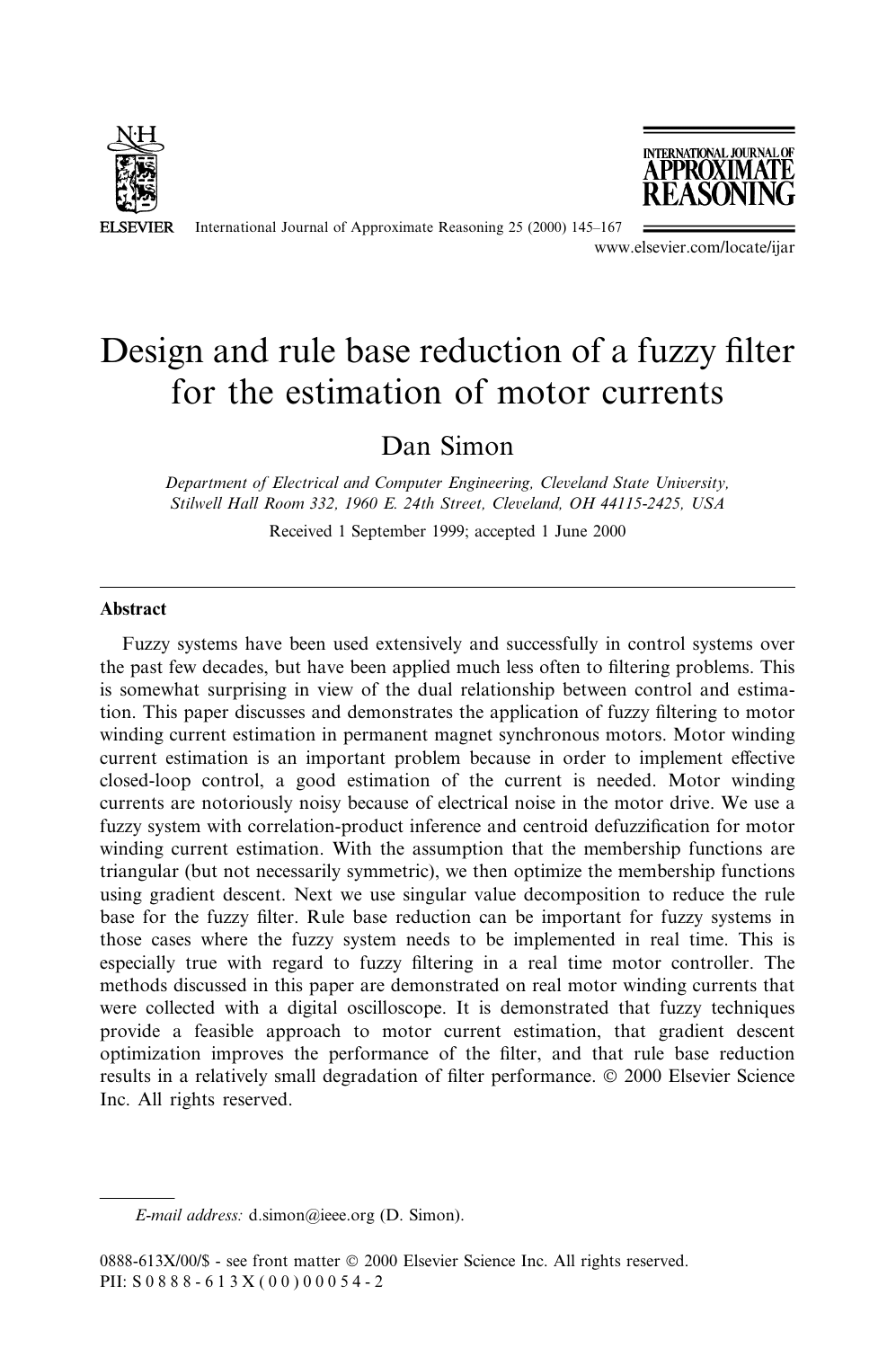Keywords: Fuzzy logic; Filtering; Estimation; Optimization; Gradient descent; Rule base reduction; Singular value decomposition; Motor

#### 1. Introduction

The electrical windings of a permanent magnet synchronous motor are spaced on the stator (the fixed part of the motor) at regular angles. When excited with current, the windings produce magnetic fluxes that add vectorially to produce the stator flux. The controlling variables are the proportions of currents in the motor windings, which determine flux magnitude and orientation. Rotating rotor magnets produce the rotor flux and interact with the stator flux to produce torque. When the stator and rotor fluxes are aligned, the magnetic fields are in equilibrium at the minimum energy position and no torque is produced. When the stator and rotor fluxes are not aligned, the rotor magnets are pulled toward the stator electromagnets. This torque is maximum when the rotor flux is  $90^\circ$  behind the stator flux in the direction of motion. At this point the flux vectors are said to be *field-oriented* for maximum torque at a given current. This is also the most efficient operating region of the motor, because in this mode the power input to the mechanical side of the motor is maximized. For continuous rotation at the highest torque and efficiency, the stator flux is rotated in the desired direction of motion, keeping 90° ahead of the rotor flux. The stator flux is produced by controlling the current in the stator windings. Krause and Wasynczuk [1] provide a good overview of permanent magnet synchronous motors.

In order to implement an effective closed-loop current controller we need an accurate estimate of the current [2]. Current estimation is thus an important problem. It is also a challenging problem because the measured winding currents are strongly affected by electrical noise in the motor drive.

The motor's winding currents are generally shaped like sinusoids. Knowing this, we can formulate common sense fuzzy membership functions for use in a predictor±corrector type of estimator. The fuzzy winding current estimator is recursive and non-linear. Its inputs comprises past estimates, and present and past measurements. The use of fuzzy logic for motor winding current estimation was first explored by Simon [3].

We begin the fuzzy filter design process by gathering noisy experimental motor winding current data from a motor. Next we construct initial membership functions for a fuzzy current estimator on the basis of common sense and experience. We then use human expertise to guess the true motor currents underlying the experimental data. Finally we use these "true" motor currents as the basis with which to fine-tune the membership functions of the fuzzy current estimator. The membership functions are fine-tuned (i.e., optimized) using an iterative gradient-descent method.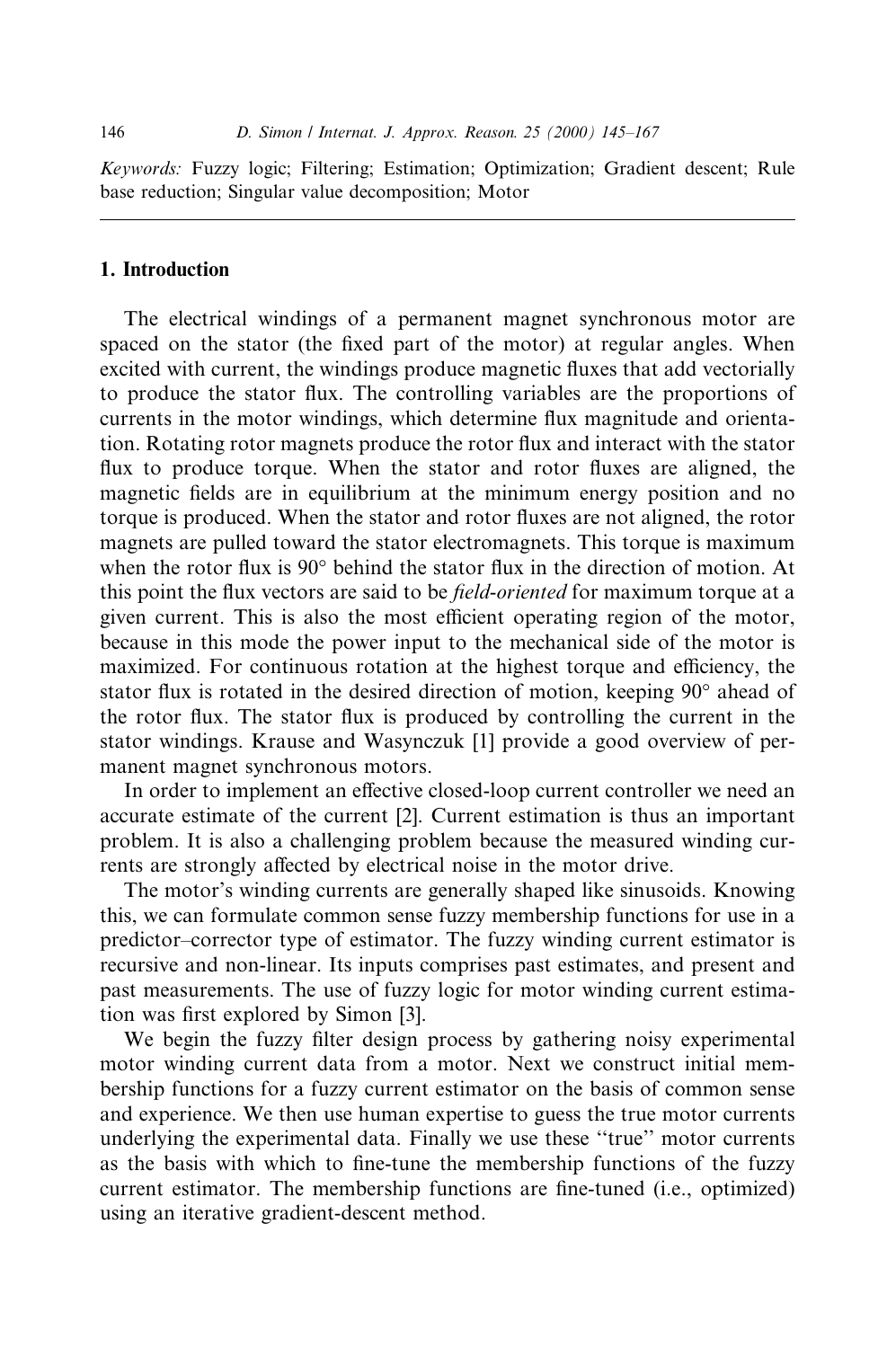After the membership functions are optimized, we can use singular value decomposition (SVD) to reduce the rule set of the fuzzy estimator. Rule base reduction is important in view of the challenge of real time implementation in a digital signal processor. The SVD method of rule reduction generates appropriate linear combinations of membership functions in order to obtain new membership functions for a reduced rule base.

The fuzzy estimator is applied to real motor winding currents in this paper. The results presented establish fuzzy estimation as a viable option for stator winding current estimation.

Section 2 gives a general algorithm for estimating a signal in the presence of noise using a fuzzy filter. Section 3 presents a technique for optimizing fuzzy membership functions using gradient descent, and Section 4 summarizes an algorithm that can be used to reduce a fuzzy rule base. Section 5 contains experimental results, and Section 6 contains some concluding remarks and suggestions for further research.

#### 2. Fuzzy estimation

We begin with a standard discrete, time-invariant system given by

$$
x_{k+1} = f(x_k) + v_k, \tag{1}
$$

$$
z_k = h(x_k) + w_k, \tag{2}
$$

where k is the time index,  $x_k$  the state vector,  $z_k$  the measurement, and  $v_k$  and  $w_k$ are the noise processes. The problem of finding an estimate  $\hat{x}_k$  for the state vector based on past and present measurements is known as the a posteriori filtering problem. One commonly used estimator architecture is the recursive predictor-corrector, given by

$$
\hat{x}_k = \hat{f}(\hat{x}_{k-1}) + g(z_k, \hat{x}_{k-1}),
$$
\n(3)

where  $\hat{f}(\cdot)$  is an estimate of  $f(\cdot)$ , and  $g(\cdot)$  is the correction function. The process model  $f(\cdot)$  is often known, or it can be found using system identification methods. If  $\hat{f}(\cdot)$  is available, only the correction mapping  $g(\cdot)$  needs to be determined. Various analytic methods have been used for obtaining the correction mapping [4]. As an alternative to analytic methods, the correction mapping could be implemented as a fuzzy function [5].

#### 2.1. Current estimation

Consider the problem of estimating a discrete-time signal  $\{x\}$  corrupted by noise. The fuzzy estimator structure that we use to obtain an estimate of the signal is given by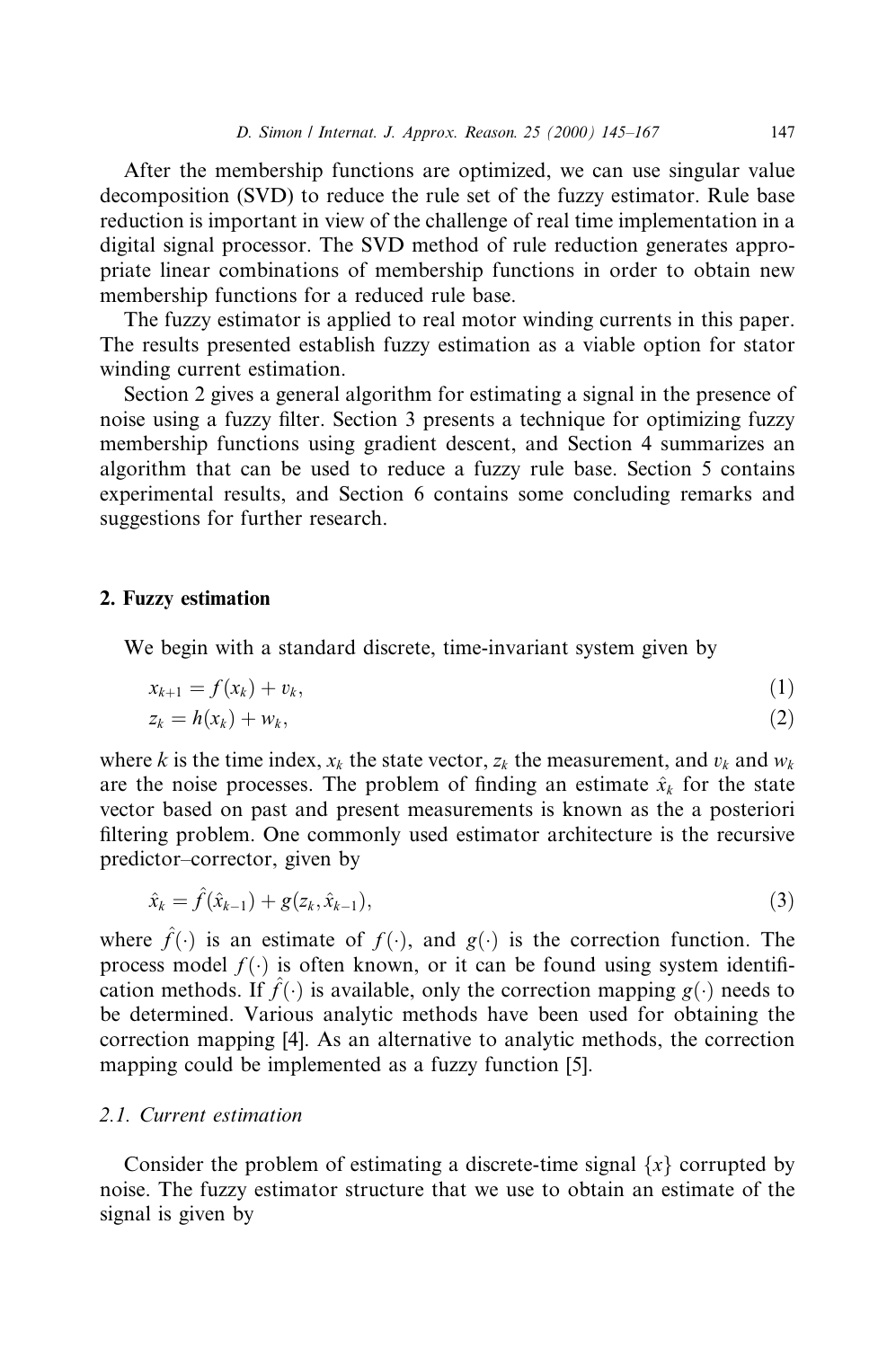148 D. Simon / Internat. J. Approx. Reason. 25 (2000) 145-167

$$
\hat{x}_k^- = \hat{x}_{k-1}^+ + T\hat{v}_{k-1},\tag{4}
$$

$$
\hat{x}_k^+ = \hat{x}_k^- + g(z_k, \hat{x}_k^-),\tag{5}
$$

where  $\hat{x}_k^-$  denotes the estimate of x at time k before the measurement at time k is processed, and  $\hat{x}_k^+$  denotes the estimate of x at time k *after* the measurement at time k is processed. T is the update period of the estimator,  $z_k$  the noisy measurement of the winding current, and  $\hat{v}$  is the estimate of current rate. (The determination of the rate estimate is discussed in Section 2.2.) The fuzzy correction mapping  $g(\cdot)$  has two inputs

$$
(\text{input } 1)_k = z_k - \hat{x}_k \,,\tag{6}
$$

$$
(\text{input } 2)_k = (\text{input } 1)_k - (\text{input } 1)_{k-1}.\tag{7}
$$

So the correction mapping depends on the difference between the measurement and the a priori estimate, and the amount by which that difference has changed since the last time step. The output of the correction mapping is a fuzzy variable which is determined by correlation-product inference. The fuzzy rule base for the mapping  $g(\cdot)$  was chosen as shown in Table 1. In this paper, triangular input and output membership functions are used.

The initial rule base and triangular membership functions were constructed on the imprecise basis of experience, and trial and error. An appropriate initial knowledge base is critical, because without an initial knowledge we cannot proceed further with any optimization schemes. In spite of its importance, the generation of initial knowledge remains a difficult and ill-defined task in the construction of fuzzy logic systems.

In general, we denote the centroid and the two half-widths of the ith fuzzy membership function of the *j*th input by  $c_{ij}$ ,  $b_{ij}^-$ , and  $b_{ij}^+$ . The membership function attains a value of 1 when the input is  $c_{ij}$ . As the input decreases from  $c_{ij}$ , the membership function reaches a value of 0 at  $c_{ij} - b_{ij}$ . As the input

| Input 1   | Input 2 |    |           |           |    |    |           |
|-----------|---------|----|-----------|-----------|----|----|-----------|
|           | NL      | NM | <b>NS</b> | Z         | PS | PM | PL        |
| NL        | NL      | NL | NM        | NM        | NS | NS | Ζ         |
| NM        | NL      | NM | NM        | NS        | NS | Z  | PS        |
| <b>NS</b> | NΜ      | NΜ | <b>NS</b> | <b>NS</b> | Z  | PS | <b>PS</b> |
| Z         | NM      | NS | <b>NS</b> | Ζ         | PS | PS | <b>PM</b> |
| PS        | NS      | NS | Z         | PS        | PS | PM | <b>PM</b> |
| <b>PM</b> | NS      | Z  | PS        | PS        | PM | PM | PL        |
| PL        | Z       | PS | PS        | <b>PM</b> | PM | PL | PL        |

Table 1 Rule base for fuzzy filter<sup>a</sup>

<sup>a</sup> NL = negative large, NM = negative medium, NS = negative small,  $Z =$  zero, PS = positive small,  $PM =$  positive medium,  $PL =$  positive large.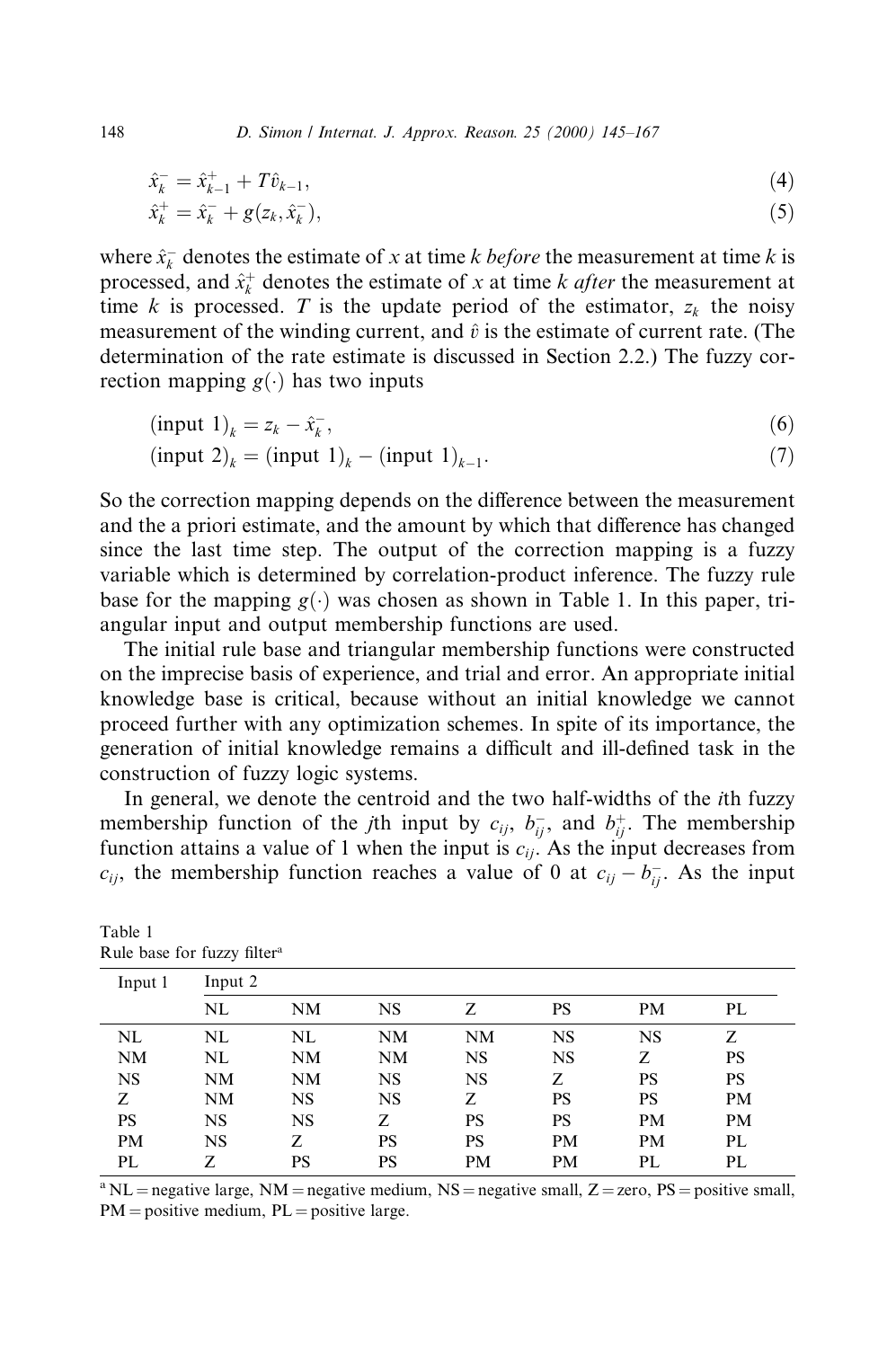

Fig. 1. Triangular membership function.

increases from  $c_{ij}$ , the membership function reaches a value of 0 at  $c_{ij} + b_{ij}^+$ . A generic triangular membership function is shown in Fig. 1. The degree of membership of a crisp input x in the *i*th category of the *j*th input is given by

$$
f_{ij}(x) = \begin{cases} 1 + (x - c_{ij})/b_{ij}^- & \text{if } -b_{ij}^- \le (x - c_{ij}) \le 0, \\ 1 - (x - c_{ij})/b_{ij}^+ & \text{if } 0 \le (x - c_{ij}) \le b_{ij}^+, \\ 0 & \text{otherwise.} \end{cases}
$$
(8)

The fuzzy output is mapped into a crisp numerical value using centroid defuzzification [6].

$$
g(z_k, \hat{x}_k^-) = \frac{\sum_{j=1}^n m(y_j) y_j J_j}{\sum_{j=1}^n m(y_j) J_j},
$$
\n(9)

where  $y_i$  and  $J_i$  are the centroid and area of the *j*th output fuzzy membership function and  $n$  is the number of fuzzy output sets. (Note that for the triangular membership functions that we are using,  $J_i$  is equal to one-half of the sum of the two half-widths of the jth output fuzzy membership function.) The fuzzy output function  $m(y)$  is computed as

$$
m(y) = \text{fuzzy output function} = \sum_{i,k} m_{ik}(y),\tag{10}
$$

where  $m_{ik}(y)$  is defined as the consequent fuzzy output function when input 1 is in class i and input 2 is in class  $k$ .

$$
m_{ik}(y) = w_{ik} m_{oik}(y), \qquad (11)
$$

 $w_{ik}$  is defined as the activation level of the consequent when input 1 is in class i and input 2 is in class k, and  $m_{oik}(y)$  is the fuzzy function of the consequent that is activated when input 1 is in class  $i$  and input 2 is in class  $k$ .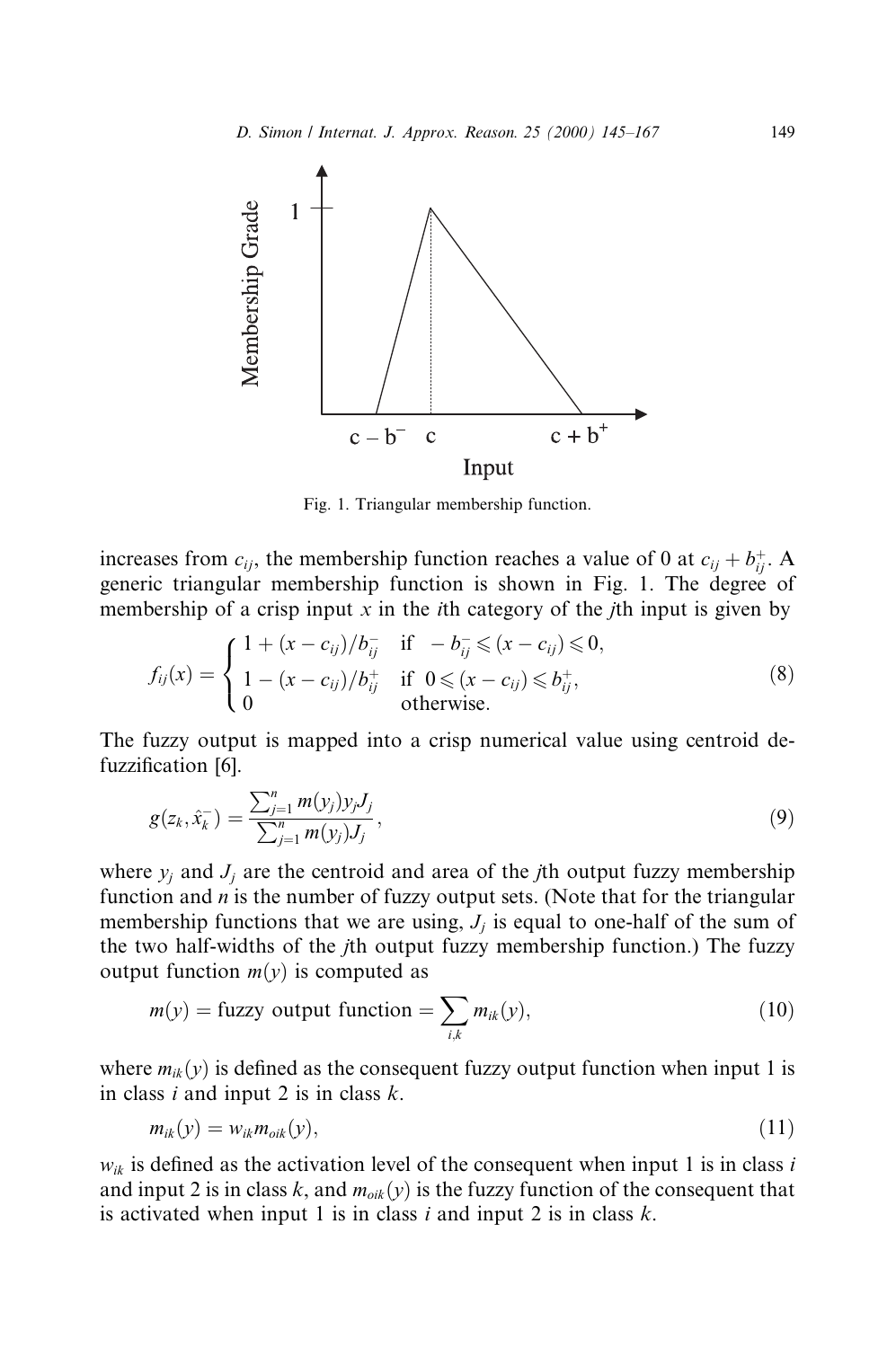$$
w_{ik} = \min[f_{i1}(\text{input 1}), f_{k2}(\text{input 2})].\tag{12}
$$

See Eq. (8) for the definition of the  $f(\cdot)$  functions.

#### 2.2. Current rate estimation

One of the inputs to the fuzzy estimator discussed above is the current rate estimate  $\hat{v}$  (see Eq. (4)). This estimate must be computed causally from motor winding current estimates using numerical differentiation, which is in itself a challenging task. We will somewhat arbitrarily assume that we have the present and past three current estimates available. With this in mind, we use the method of undetermined coefficients [7] to obtain an expression for the current rate. The method of undetermined coefficients is a simple but elegant approach to deriving formulas for numerical differentiation. It consists of expanding  $x(t)$ about available values of  $t$  using Taylor series expansions. For instance, if we have  $x(t)$  available at times  $t - \tau$ ,  $t - 2\tau$ , and  $t - 3\tau$ , then we write Taylor series expansions for  $x(t - \tau)$ ,  $x(t - 2\tau)$ , and  $x(t - 3\tau)$ . We then write  $x'(t) = A_1x(t) + A_2x(t - \tau) + A_3x(t - 2\tau) + A_4x(t - 3\tau)$ , where the  $A_i$ 's are "undetermined coefficients''. We can solve for the  $A_i$ 's by substituting the Taylor series expansions in the  $x'(t)$  equation and simply setting the result equal to  $x'(t)$ . This approach gives us the following expression for the current rate

$$
v(t) = \left[ -\frac{1}{3}x(t - 3\tau) + \frac{3}{2}x(t - 2\tau) - 3x(t - \tau) + \frac{11}{6}x(t) \right] / \tau
$$
  
 
$$
-\frac{193\tau^3}{72}x^{(4)}(\zeta), \tag{13}
$$

where  $\tau$  is a time step (some multiple of T in Section 2.1) to be determined later, and  $\zeta$  is an unknown constant in  $[t - 3\tau, t]$ . It is our objective in the remainder of this section to determine an appropriate time step  $\tau$ . Denoting the error in the current estimate as  $\tilde{x}$ , we obtain

$$
v(t) = \left[ -\frac{1}{3}\hat{x}(t - 3\tau) + \frac{3}{2}\hat{x}(t - 2\tau) - 3\hat{x}(t - \tau) + \frac{11}{6}\hat{x}(t) \right] / \tau
$$
  
+ 
$$
\left[ -\frac{1}{3}\tilde{x}(t - 3\tau) + \frac{3}{2}\tilde{x}(t - 2\tau) - 3\tilde{x}(t - \tau) + \frac{11}{6}\tilde{x}(t) \right] / \tau
$$
  
- 
$$
\frac{193\tau^3}{72}x^{(4)}(\zeta).
$$
 (14)

So if we estimate  $v$  as

$$
\hat{v}(t) = \left[ -\frac{1}{3}\hat{x}(t - 3\tau) + \frac{3}{2}\hat{x}(t - 2\tau) - 3\hat{x}(t - \tau) + \frac{11}{6}\hat{x}(t) \right] / \tau \tag{15}
$$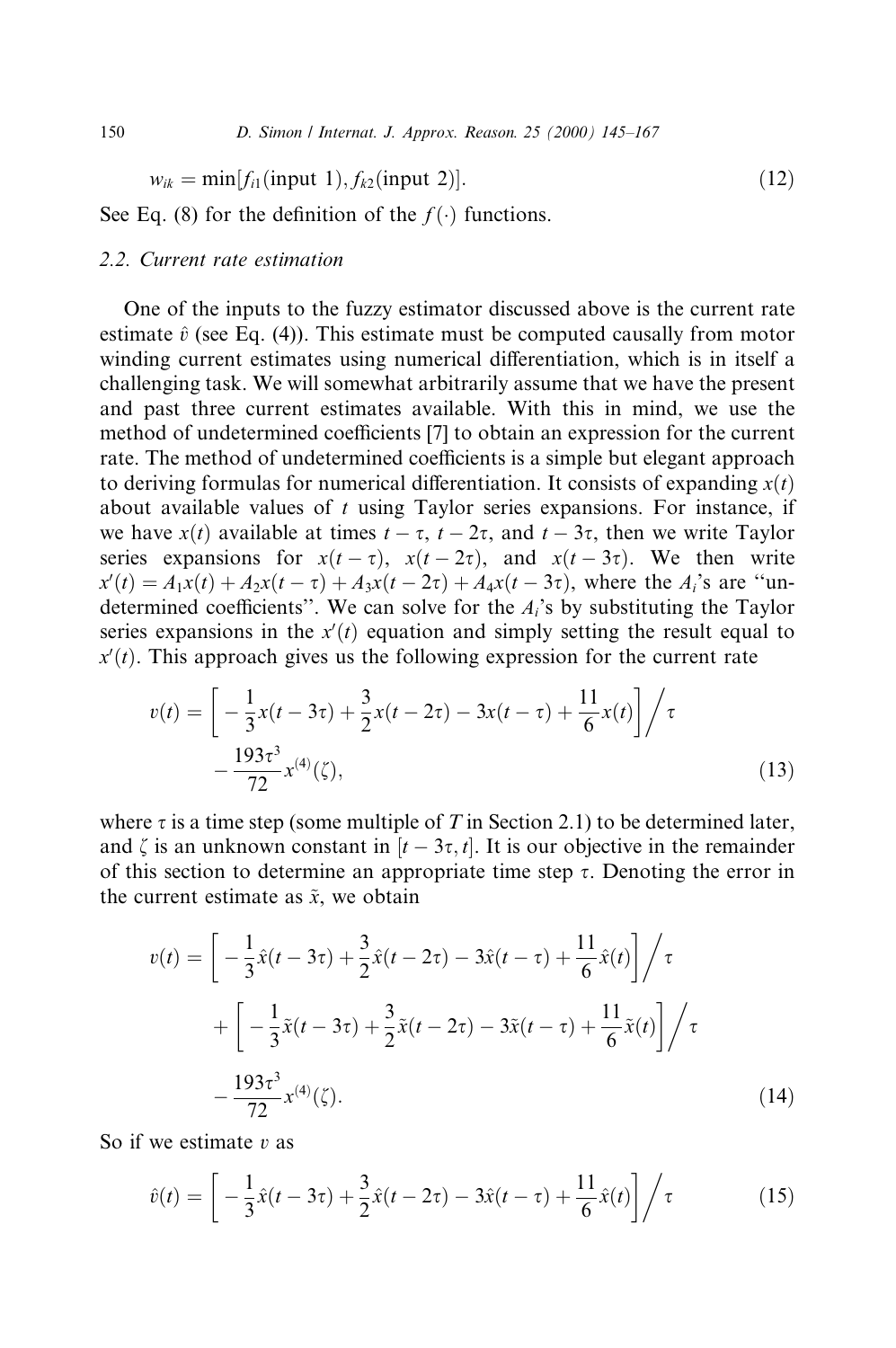we obtain the following expression for the current rate estimation error:

$$
\tilde{v}(t) = \frac{-193\tau^3}{72} x^{(4)}(\zeta)
$$
  
+ 
$$
\left[ -\frac{1}{3}\tilde{x}(t - 3\tau) + \frac{3}{2}\tilde{x}(t - 2\tau) - 3\tilde{x}(t - \tau) + \frac{11}{6}\tilde{x}(t) \right] / \tau.
$$
 (16)

Now if we treat the time functions in the above equation as random processes and make the simplifying assumption that  $x^{(4)}(t)$  and  $\tilde{x}(t)$  are independent, we obtain the following expression for the variance of the current rate estimation error:

$$
E(\tilde{v}^2) = \left(\frac{193\tau^3}{72}\right)^2 E([x^{(4)}]^2) + \frac{530}{36\tau^2} E(\tilde{x}^2).
$$
 (17)

This equation shows that there is a tradeoff in using larger or smaller values of  $\tau$  to estimate the current rate. The first part of Eq. (17) reflects the effect of using current estimates that are separated too much in time to estimate the current rate. As  $\tau$  increases, the first term in Eq. (17) increases due to the uncorrelatedness between the current estimates that are being used to estimate the current rate. The second part of Eq.  $(17)$  reflects the effect of using current estimates that are too noisy to estimate the current rate. As  $\tau$  decreases, the second term in Eq. (17) increases due to the noise in the current estimates that are being used to estimate the current rate. An appropriate value of  $\tau$  needs to be used in Eq. (15) based on the relative magnitudes of the current dynamics and the current estimation error.

Based on our knowledge of the current waveforms, we will assume that we have a one-sigma current estimation error that corresponds to about 0.01 V. (The current is measured by an analog-to-digital converter [ADC] on the motor drive, so the acquired voltage is directly proportional to the motor winding current.) Again based on our knowledge of the current waveforms, we will assume that the standard deviation of the fourth derivative of the current is about 80 V/(ms)<sup>4</sup>. Our ADC operates at a rate of 200 µs, so  $\tau$  must be a multiple of  $200 \mu s$ . We can then compute the rate estimation variance from Eq. (17) as a function of  $\tau$ . The results are shown in Fig. 2. We see that the variance of the rate estimation error is minimized for  $\tau = T$ . This shows that the first term in Eq.  $(17)$  dominates the variance of the current rate estimation error. In other words, the current rate estimation error is dominated by the high dynamics of the motor current rather than the error in the motor current estimate. The rate estimation error is strongly dependent on  $\tau$ . So we will use  $\tau = T$  in Eq. (15) (where  $T = 200$  µs is the ADC period) to estimate the current rate. This finding is critical to the success of the fuzzy estimator.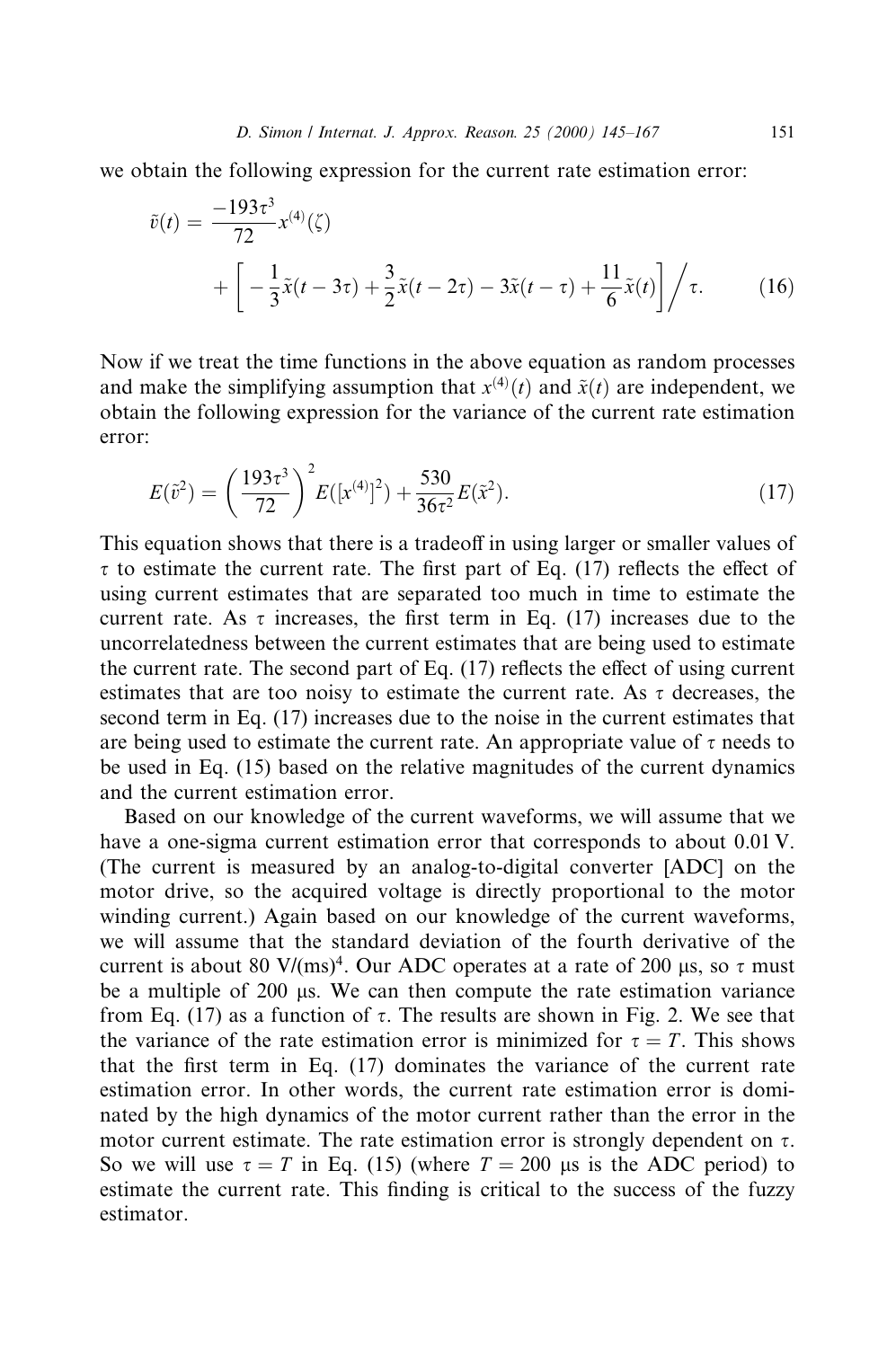

Fig. 2. Standard deviation of current rate estimation error.

#### 3. Optimization

If the fuzzy membership functions are triangular as shown in Fig. 1, gradient descent can be used to optimize the centroids and the widths of the input and output membership functions. The work in this section builds on and extends similar efforts in  $[5,8]$ . Consider an error function given by

$$
E = \frac{1}{2N} \sum_{q=1}^{N} E_q^2,\tag{18}
$$

$$
E_q \equiv \hat{x}_q - x_q,\tag{19}
$$

where  $N$  is the number of training samples. We can optimize  $E$  by using the partial derivatives of  $E$  with respect to the centroids and half-widths of the input and output fuzzy membership functions.

#### 3.1. Input centroids

Using the relationships of Eq. (8) we obtain

$$
\frac{\partial E}{\partial c_{ij}} = \frac{1}{N} \sum_{q=1}^{N} E_q \frac{\partial \hat{x}_q}{\partial c_{ij}},\tag{20}
$$

$$
\frac{\partial \hat{x}_q}{\partial c_{ij}} = \sum_{p=1}^n \frac{\partial \hat{x}_q}{\partial m_p} \frac{\partial m_p}{\partial c_{ij}} \quad [m_p \equiv m(y_p)], \tag{21}
$$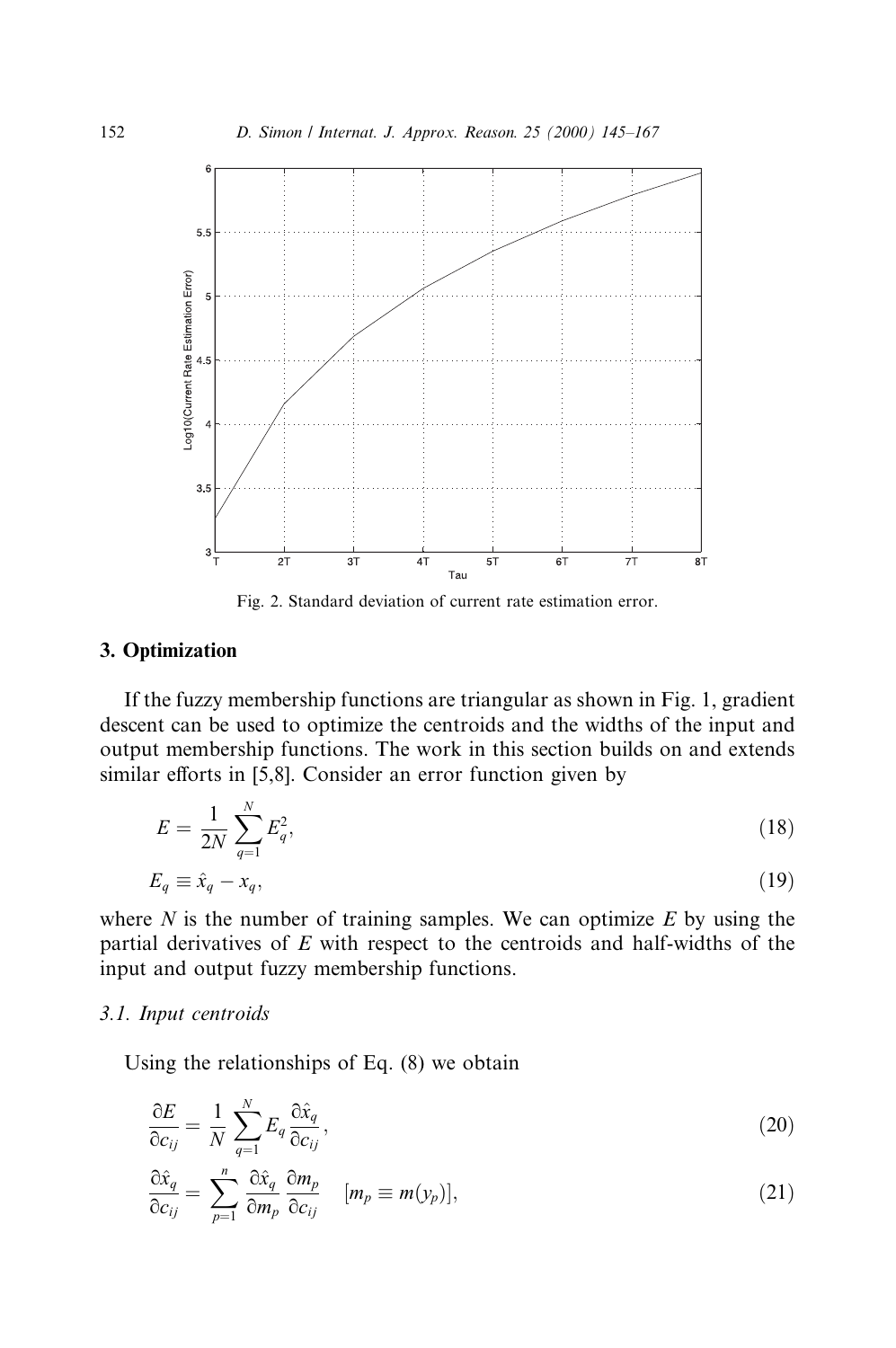D. Simon / Internat. J. Approx. Reason. 25 (2000) 145-167 153

$$
\frac{\partial \hat{x}_q}{\partial m_j} = \frac{J_j(y_j - \hat{x}_q)}{\sum_{i=1}^n m_i J_i},\tag{22}
$$

$$
\frac{\partial m_p}{\partial c_{ij}} = \sum_{k,l} r_{klp} \frac{\partial w_{kl}}{\partial c_{ij}}.
$$
\n(23)

In Eq. (21), *n* is the number of fuzzy output sets. In Eq. (23),  $k$  goes from 1 to the number of fuzzy sets for input 1, and  $l$  goes from 1 to the number of fuzzy sets for input 2. Eq. (23) is valid for  $p = 1, \ldots, n$ . In Eq. (23),  $r_{klp} = 1$  if  $i$ input 1)  $\in$  class k and (input 2)  $\in$  class  $l \Rightarrow$  (output  $\in$  class p), and 0 otherwise. In Eq. (23),  $\frac{\partial w_{kl}}{\partial c_{ij}}$  is given as

$$
\frac{\partial w_{kl}}{\partial c_{ij}} = \begin{cases} \frac{\partial f_{k1}}{\partial c_{ij}} & \text{if } f_{k1}(\text{input 1}) \leq f_{l2}(\text{input 2}), \\ \frac{\partial f_{l2}}{\partial c_{ij}} & \text{otherwise.} \end{cases}
$$

The partials of the membership functions  $f(\cdot)$  with respect to the input centroids are

$$
\frac{\partial f_{k1}(\text{input 1})}{\partial c_{l2}} = 0,\tag{24}
$$

$$
\frac{\partial f_{l2}(\text{input 2})}{\partial c_{l1}} = 0,\tag{25}
$$

$$
\frac{\partial f_{k1}(\text{input 1})}{\partial c_{i1}} = \begin{cases}\n-\delta_{ik}/b_{i1}^- & \text{if } c_{i1} - b_{i1}^- \leq \text{input 1} \leq c_{i1}, \\
\delta_{ik}/b_{i1}^+ & \text{if } c_{i1} \leq \text{input 1} \leq c_{i1} + b_{i1}^+, \\
0 & \text{otherwise,} \n\end{cases}
$$
\n(26)

$$
\frac{\partial f_{l2}(\text{input 2})}{\partial c_{l2}} = \begin{cases}\n-\delta_{il}/b_{l2}^- & \text{if } c_{l2} - b_{l2}^- \leq \text{input 2} \leq c_{l2}, \\
\delta_{il}/b_{l2}^+ & \text{if } c_{l2} \leq \text{input 2} \leq c_{l2} + b_{l2}^+, \\
0 & \text{otherwise,} \n\end{cases}
$$
\n(27)

where  $\delta_{ik}$  is the Kronecker delta function ( $\delta_{ik} = 1$  for  $i = k$ , 0 otherwise).

#### 3.2. Input half-widths

Again using Eq. (8) it can be shown that

$$
\frac{\partial E}{\partial b_{ij}^-} = \frac{1}{N} \sum_{q=1}^N E_q \frac{\partial \hat{x}_q}{\partial b_{ij}^-},\tag{28}
$$

$$
\frac{\partial \hat{x}_q}{\partial b_{ij}} = \sum_{p=1}^n \frac{\partial \hat{x}_q}{\partial m_p} \frac{\partial m_p}{\partial b_{ij}},\tag{29}
$$

$$
\frac{\partial m_p}{\partial b_{ij}^-} = \sum_{k,l} r_{klp} \frac{\partial w_{kl}}{\partial b_{ij}^-},\tag{30}
$$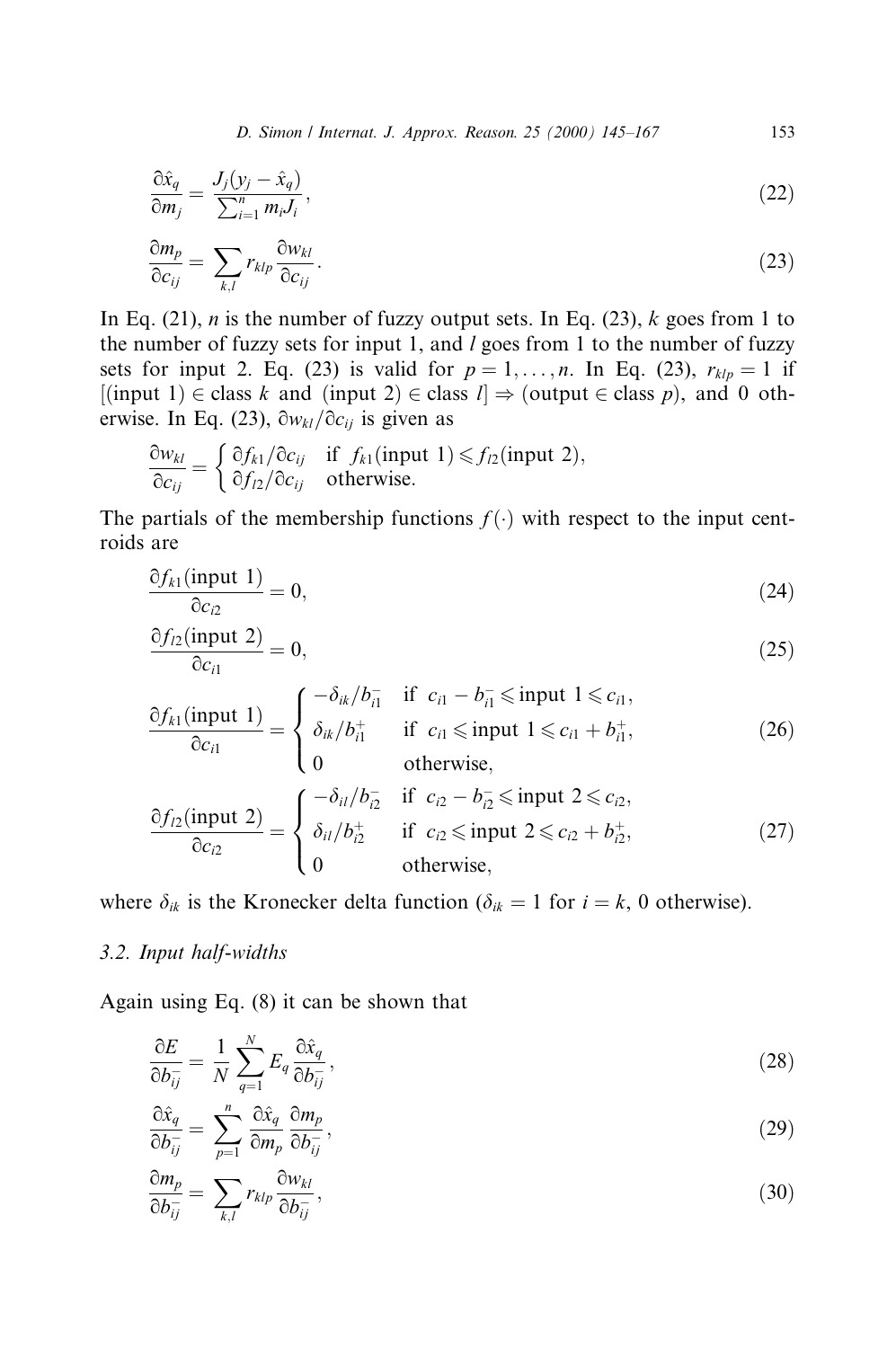$$
\frac{\partial E}{\partial b_{ij}^+} = \frac{1}{N} \sum_{q=1}^N E_q \frac{\partial \hat{x}_q}{\partial b_{ij}^+},\tag{31}
$$

$$
\frac{\partial \hat{x}_q}{\partial b_{ij}^+} = \sum_{p=1}^n \frac{\partial \hat{x}_q}{\partial m_p} \frac{\partial m_p}{\partial b_{ij}^+},\tag{32}
$$

$$
\frac{\partial m_p}{\partial b_{ij}^+} = \sum_{k,l} r_{klp} \frac{\partial w_{kl}}{\partial b_{ij}^+},\tag{33}
$$

$$
\frac{\partial \hat{x}_q}{\partial m_j} = \frac{J_j(y_j - \hat{x}_q)}{\sum_{i=1}^n m_i J_i},\tag{34}
$$

where  $m_p \equiv m(y_p)$  and  $r_{klp}$  is given above in Eq. (23).  $\frac{\partial w_{kl}}{\partial b_{ij}}$  and  $\frac{\partial w_{kl}}{\partial b_{ij}}$  are given as

$$
\frac{\partial w_{kl}}{\partial b_{ij}} = \begin{cases} \frac{\partial f_{k1}}{\partial b_{ij}} & \text{if } f_{k1}(\text{input 1}) \le f_{l2}(\text{input 2}), \\ \frac{\partial f_{l2}}{\partial b_{ij}} & \text{otherwise}, \end{cases}
$$
(35)

$$
\frac{\partial w_{kl}}{\partial b_{ij}^+} = \begin{cases} \frac{\partial f_{k1}}{\partial b_{ij}^+} & \text{if } f_{k1}(\text{input 1}) \le f_{l2}(\text{input 2}),\\ \frac{\partial f_{l2}}{\partial b_{ij}^+} & \text{otherwise.} \end{cases}
$$
(36)

The partials of the membership functions  $f(\cdot)$  with respect to the half-widths of the input fuzzy membership functions are given as

$$
\frac{\partial f_{k1}(\text{input 1})}{\partial b_{i2}^-} = \frac{\partial f_{l2}(\text{input 2})}{\partial b_{i1}^-} = 0,
$$
\n(37)

$$
\frac{\partial f_{k1}(\text{input 1})}{\partial b_{i1}^-} = \begin{cases} \delta_{ik} [1 - f_{k1}(\text{input 1})] / b_{i1}^- & \text{if } c_{i1} - b_{i1}^- \le \text{input 1} \le c_{i1}, \\ 0 & \text{otherwise}, \end{cases}
$$
(38)

$$
\frac{\partial f_{12}(\text{input 2})}{\partial b_{12}^-} = \begin{cases} \delta_{ii} [1 - f_{12}(\text{input 2})] / b_{12}^- & \text{if } c_{12} - b_{12}^- \le \text{input 2} \le c_{12}, \\ 0 & \text{otherwise}, \end{cases}
$$
(39)

$$
\frac{\partial f_{k1}(\text{input 1})}{\partial b_{i2}^+} = \frac{\partial f_{l2}(\text{input 2})}{\partial b_{i1}^+} = 0,\tag{40}
$$

$$
\frac{\partial f_{k1}(\text{input 1})}{\partial b_{i1}^+} = \begin{cases} \delta_{ik} [1 - f_{k1}(\text{input 1})] / b_{i1}^+ & \text{if } c_{i1} \le \text{input 1} \le c_{i1} + b_{i1}^+, \text{ (41)} \\ 0 & \text{otherwise,} \end{cases}
$$
\n
$$
\frac{\partial f_{l2}(\text{input 2})}{\partial b_{i2}^+} = \begin{cases} \delta_{il} [1 - f_{l2}(\text{input 2})] / b_{i2}^+ & \text{if } c_{i2} \le \text{input 2} \le c_{i2} + b_{i2}^+, \text{ (42)} \\ 0 & \text{otherwise.} \end{cases}
$$

### 3.3. Output centroids

The partials of the objective function  $E$  with respect to the centroids of the output fuzzy membership functions are given as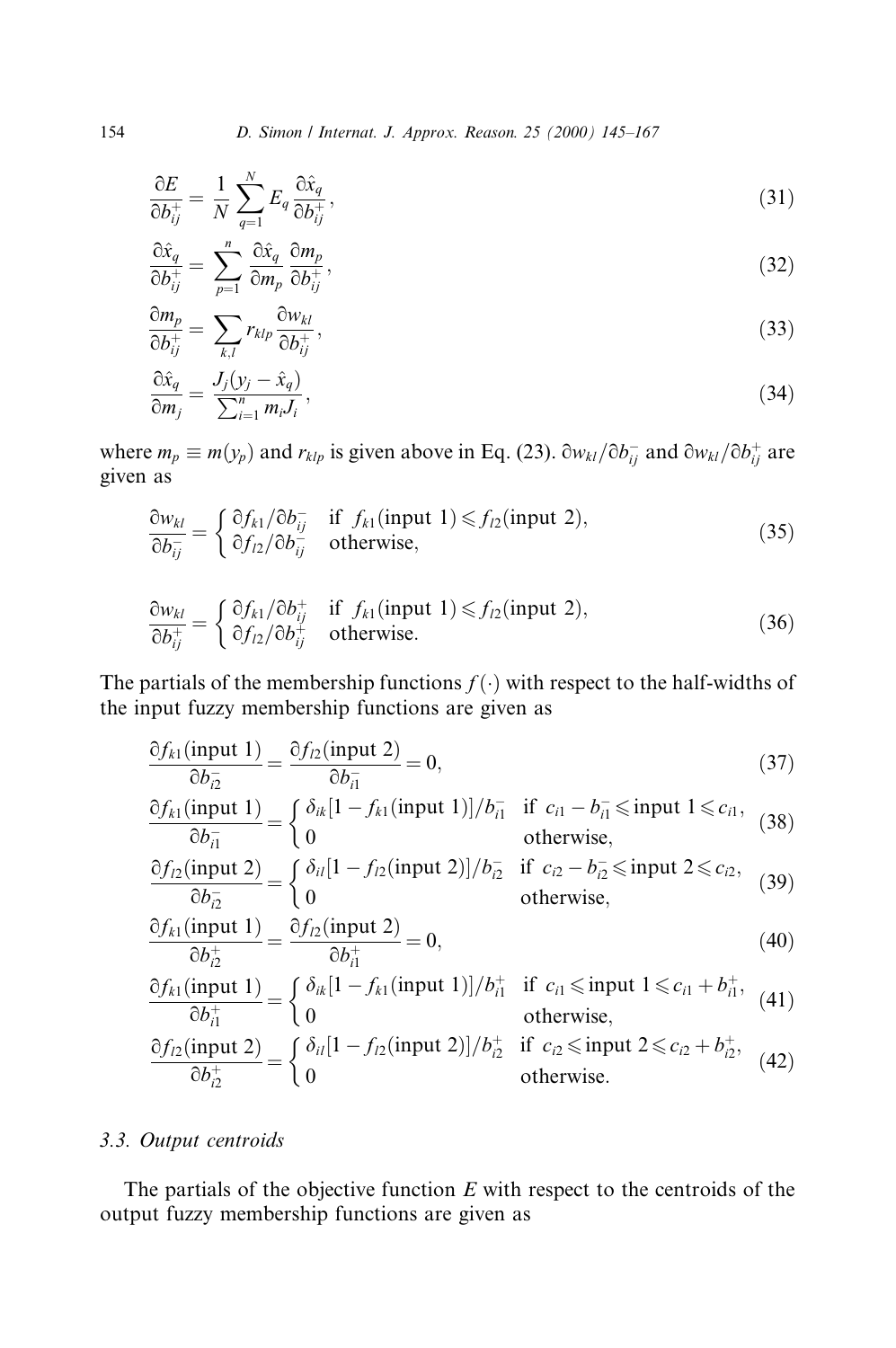D. Simon / Internat. J. Approx. Reason. 25 (2000) 145-167 155

$$
\frac{\partial E}{\partial y_j} = \frac{1}{N} \sum_{q=1}^{N} E_q \frac{\partial \hat{x}_q}{\partial y_j},\tag{43}
$$

$$
\frac{\partial \hat{x}_q}{\partial y_j} = \frac{m_j J_j}{\sum_{i=1}^n m_i J_i}.
$$
\n(44)

#### 3.4. Output half-widths

In this section, we will denote the centroids and half-widths of the jth output membership function as  $y_j$ ,  $\beta_j^-$ , and  $\beta_j^+$ . In other words, an output membership function looks like Fig. 1 with c replaced by y,  $b^-$  replaced by  $\beta^-$ , and  $b^+$  replaced by  $\beta^+$ . The partials of the objective function E with respect to the halfwidths of the output membership functions are

$$
\frac{\partial E}{\partial \beta_j^-} = \frac{1}{N} \sum_{q=1}^N E_q \frac{\partial \hat{x}_q}{\partial \beta_j^-,} \tag{45}
$$

$$
\frac{\partial E}{\partial \beta_j^+} = \frac{1}{N} \sum_{q=1}^N E_q \frac{\partial \hat{x}_q}{\partial \beta_j^+},\tag{46}
$$

$$
\frac{\partial \hat{x}}{\partial \hat{y}} = \frac{m_j \sum_{i=1}^n m_i \beta_i^-(y_j - y_i)}{\left(\sum_{i=1}^n m_i \beta_i^-\right)^2},\tag{47}
$$

$$
\frac{\partial \hat{x}}{\beta_j^+} = \frac{m_j \sum_{i=1}^n m_i \beta_i^+ (y_j - y_i)}{\left(\sum_{i=1}^n m_i \beta_i^+\right)^2}.
$$
\n(48)

In the above equations,  $n$  is the number of output membership grades. Note from the above equations that if we start with symmetric output membership functions (i.e.,  $\beta_j^- = \beta_j^+$ ), then  $\partial \hat{x}/\partial \beta_j^- = \partial \hat{x}/\partial \beta_j^+$ . Therefore, if we start our optimization with symmetric output membership functions, we will always have symmetric output membership functions because the derivatives of the error function with respect to the lower and upper half-widths will always be equal.

#### 3.5. Gradient descent

After the partial derivatives are computed as described in the above sections, the gradient descent rule is used to update the independent variables from one iteration to the next as follows:

$$
c_{ij}(k+1) = c_{ij}(k) - \eta_c \frac{\partial E(k)}{\partial c_{ij}},
$$
\n(49)

$$
b_{ij}^-(k+1) = b_{ij}^-(k) - \eta_b \frac{\partial E(k)}{\partial b_{ij}^-},
$$
\n(50)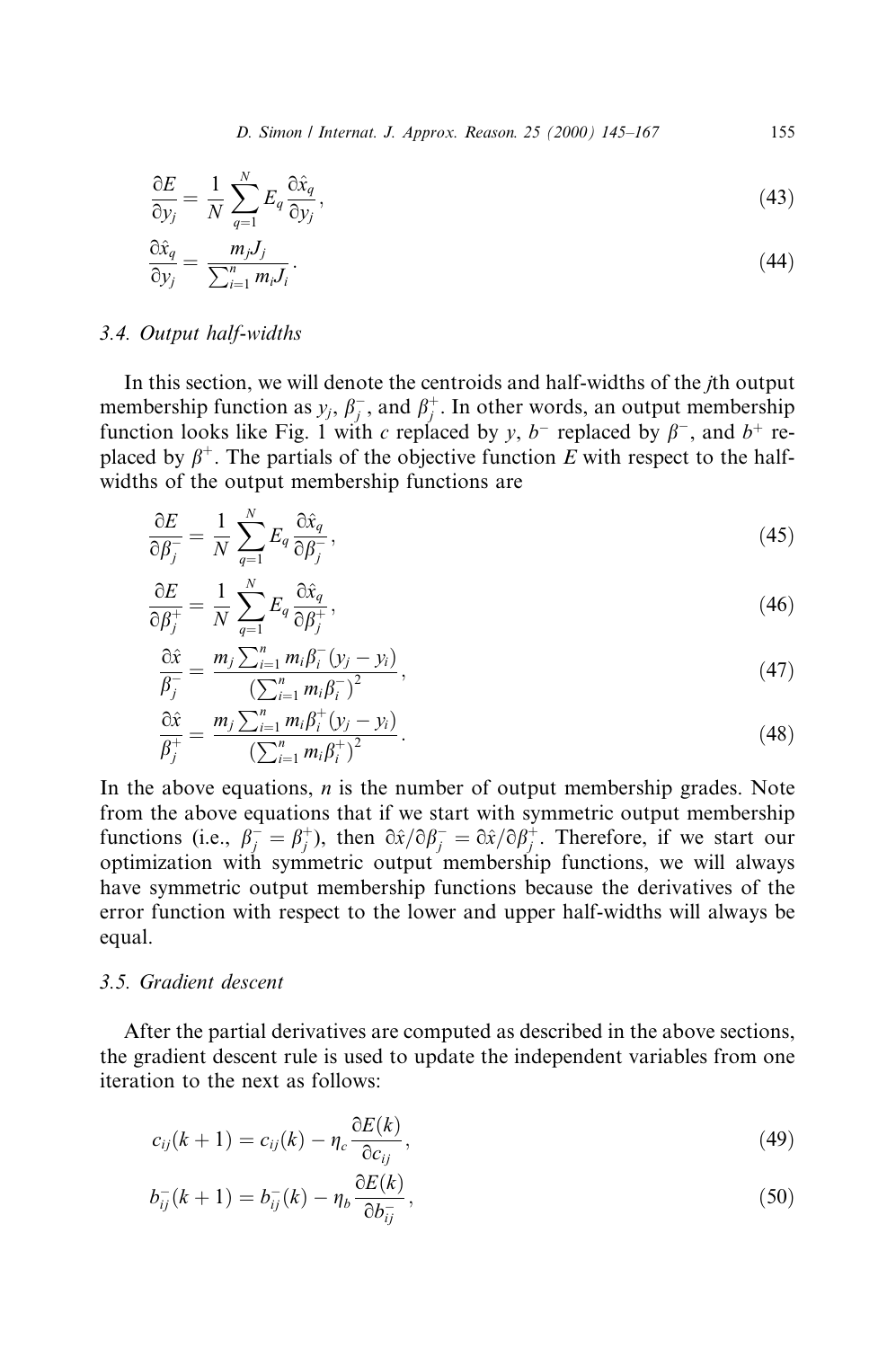156 D. Simon / Internat. J. Approx. Reason. 25 (2000) 145-167

$$
b_{ij}^{+}(k+1) = b_{ij}^{+}(k) - \eta_b \frac{\partial E(k)}{\partial b_{ij}^{+}},
$$
\n(51)

$$
y_j(k+1) = y_j(k) - \eta_y \frac{\partial E(k)}{\partial y_j},
$$
\n(52)

$$
\beta_{ij}^-(k+1) = \beta_{ij}^-(k) - \eta_\beta \frac{\partial E(k)}{\partial \beta_{ij}^-},\tag{53}
$$

$$
\beta_{ij}^+(k+1) = \beta_{ij}^+(k) - \eta_\beta \frac{\partial E(k)}{\partial \beta_{ij}^+},\tag{54}
$$

where  $\eta_c$ ,  $\eta_b$ ,  $\eta_v$ , and  $\eta_\beta$  are gradient descent step sizes.

#### 4. Rule base reduction

Wang et al. [9] have recently used an SVD method to reduce the dimension of the input space of a fuzzy system, assuming that the membership functions are B-splines. The present paper, on the other hand, follows the work of Yam et al. [10] in applying SVD directly to the consequents of the rule set. This section briefly describes the rule base reduction algorithm used in this paper.

Consider a fuzzy rule base with two inputs  $a$  and  $b$  and a single fuzzy consequent r. We have  $n_a$  fuzzy sets for the first input and  $n_b$  fuzzy sets for the second input. In this paper, we assume that  $n_a$  and  $n_b$  are odd numbers. The more general case is treated in [10]

$$
f_{i1}(a) \quad \text{and} \quad f_{j2}(b) \to r_{ij}, \tag{55}
$$

where  $r_{ii}$  is the centroid of the output membership function corresponding to the  $(i, j)$ th fuzzy rule. To perform rule base reduction, we form the following  $n_a \times n_b$  matrix

$$
R = \begin{bmatrix} r_{11} & r_{12} & \cdots & r_{1n_b} \\ r_{21} & r_{22} & \cdots & r_{2n_b} \\ \vdots & \vdots & \vdots & \vdots \\ r_{n_a 1} & r_{n_a 2} & \cdots & r_{n_a n_b} \end{bmatrix} .
$$
 (56)

We then perform singular value decomposition on R.

$$
R = U\Sigma V^{\mathrm{T}},\tag{57}
$$

where U is  $n_a \times n_a$  and V is  $n_b \times n_b$ . The magnitudes of the singular values in  $\Sigma$ indicate the relative importance of the corresponding columns of  $U$  and  $V$  in the formation of R. A close approximation to R can be obtained by keeping the  $n_r$  largest singular values.

$$
R \approx U_r \Sigma_r V_r^{\mathrm{T}},\tag{58}
$$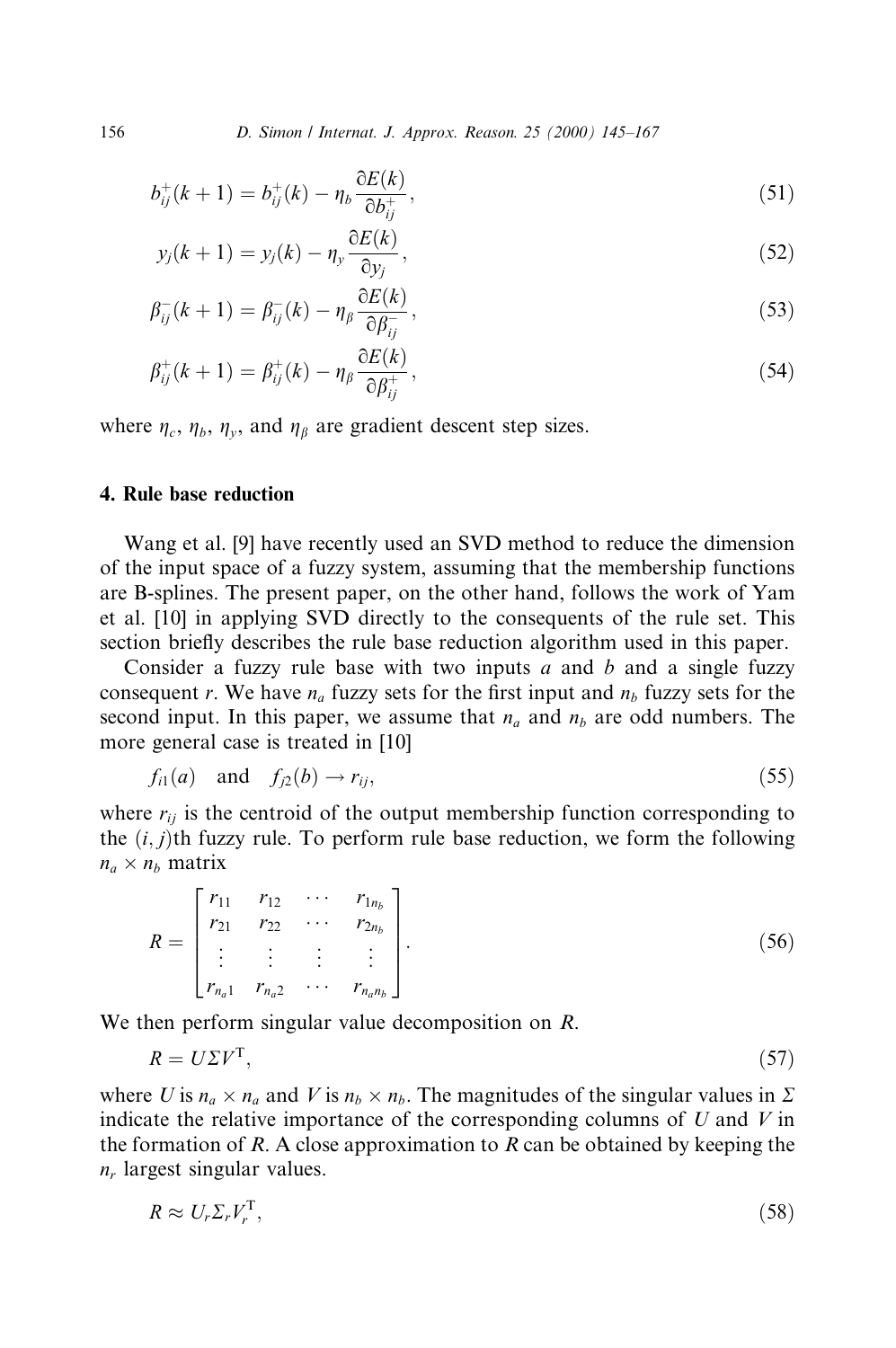where  $U_r$  is  $n_a \times n_r$ ,  $\Sigma_r$  is  $n_r \times n_r$ , and  $V_r$  is  $n_b \times n_r$ . We then partition U and V into the parts that are to be retained and the parts that are to be discarded as follows:

$$
U = [U_r \mid U_d],\tag{59}
$$

$$
V = [V_r | V_d]. \tag{60}
$$

We next form  $n_r \times n_r$  matrices  $\Phi_U$  and  $\Phi_V$  as follows:

$$
\Phi_{U} = \begin{bmatrix} \sum_{i=1}^{n_{a}} U_{r}(i,1) & 0 & \cdots & 0 \\ 0 & \sum_{i=1}^{n_{a}} U_{r}(i,2) & \cdots & 0 \\ \vdots & \vdots & \vdots & \vdots \\ 0 & 0 & \cdots & \sum_{i=1}^{n_{a}} U_{r}(i,n_{r}) \end{bmatrix}, \qquad (61)
$$

$$
\Phi_{V} = \begin{bmatrix} \sum_{i=1}^{n_{b}} V_{r}(i,1) & 0 & \cdots & 0 \\ 0 & \sum_{i=1}^{n_{b}} V_{r}(i,2) & \cdots & 0 \\ \vdots & \vdots & \vdots & \vdots \\ 0 & 0 & \cdots & \sum_{i=1}^{n_{b}} V_{r}(i,n_{r}) \end{bmatrix} . \qquad (62)
$$

Actually,  $\Phi_U$  and  $\Phi_V$  can be chosen as any invertible matrices whose row sums are equal to the column sums of  $U_r$  and  $V_r$ , respectively [10]. We choose the above forms for ease of computation. We define the  $(n_a - n_r) \times 1$  vector  $\hat{U}_d$  and the  $(n_b - n_r) \times 1$  vector  $\hat{V}_d$  as

$$
\hat{U}_d = \left[ \sum_{i=1}^{n_a} U_d(i,1) \cdots \sum_{i=1}^{n_a} U_d(i,n_a-n_r) \right]^{\mathrm{T}}, \tag{63}
$$

$$
\hat{V}_d = \left[ \sum_{i=1}^{n_b} V_d(i,1) \quad \cdots \quad \sum_{i=1}^{n_b} V_d(i,n_b - n_r) \right]^{\mathrm{T}}.
$$
\n(64)

We next form the  $n_a \times (n_r + 1)$  matrix  $S_U$  and the  $n_b \times (n_r + 1)$  matrix  $S_V$  as follows:

$$
S_U = [U_r | U_d \times \hat{U}_d] \times \begin{bmatrix} \Phi_U & 0_{n_r \times 1} \\ 0_{1 \times n_r} & 1 \end{bmatrix},
$$
\n(65)

$$
S_V = [V_r \mid V_d \times \hat{V}_d] \times \begin{bmatrix} \Phi_V & 0_{n_r \times 1} \\ 0_{1 \times n_r} & 1 \end{bmatrix},
$$
\n(66)

where  $0_{i \times j}$  is defined as the  $i \times j$  matrix comprised of all zeros. We next form the  $(n_r + 1) \times (n_r + 1)$  matrices  $N_U$  and  $N_V$  as follows: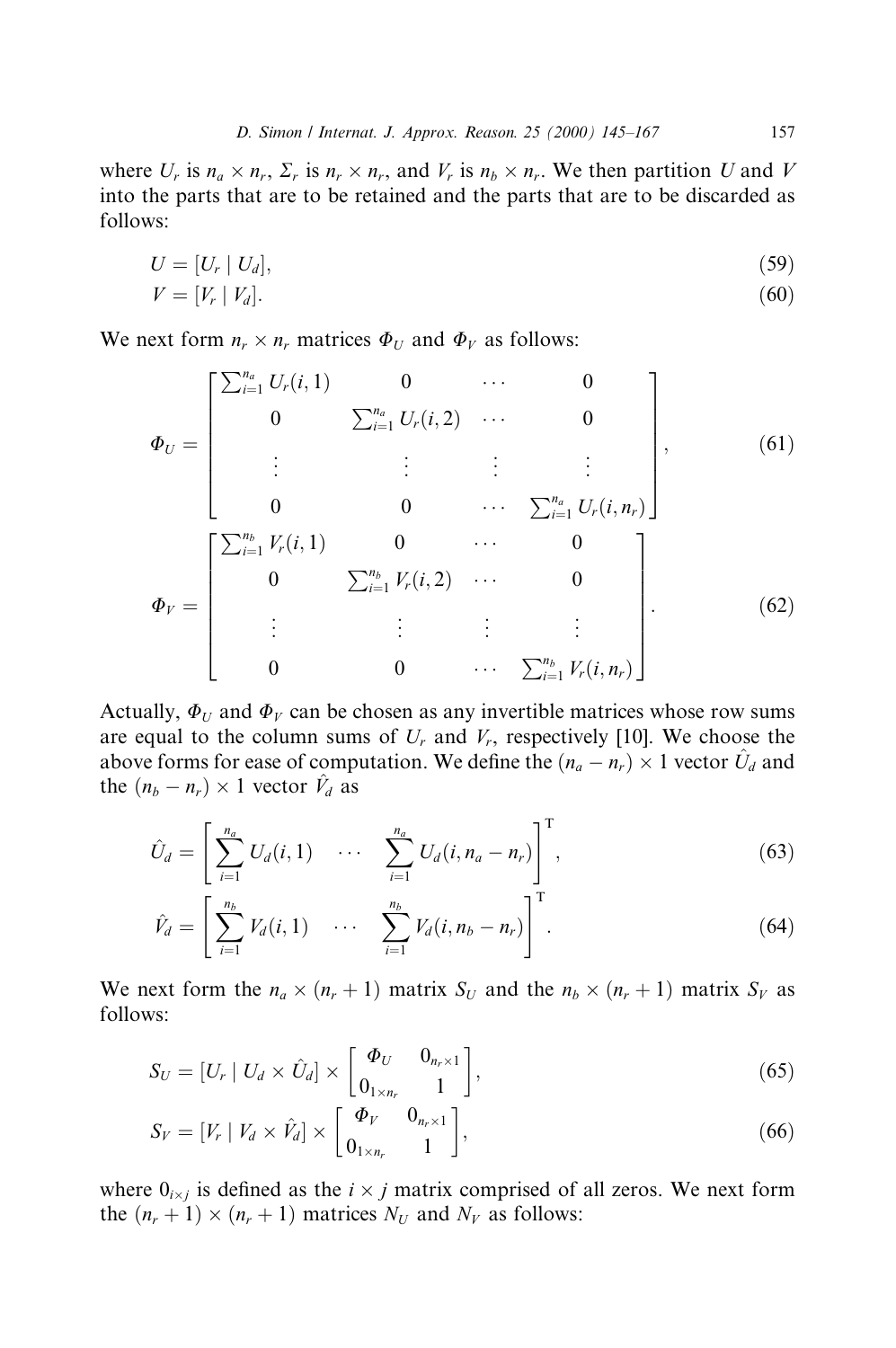158 D. Simon / Internat. J. Approx. Reason. 25 (2000) 145-167

$$
\zeta_U \equiv \begin{cases} 1 & \text{if } \min_{i,j} S_U(i,j) \ge -1, \\ |\min_{i,j} S_U(i,j)|^{-1} & \text{otherwise,} \end{cases}
$$
(67)

$$
\zeta_V \equiv \begin{cases} 1 & \text{if } \min_{i,j} S_V(i,j) \ge -1, \\ |\min_{i,j} S_V(i,j)|^{-1} & \text{otherwise,} \end{cases}
$$
(68)

$$
N_U = \frac{1}{n_r + 1 + \zeta_U} \times \begin{bmatrix} 1 + \zeta_U & 1 & \cdots & 1 \\ 1 & 1 + \zeta_U & \cdots & 1 \\ \vdots & \vdots & \vdots & \vdots \\ 1 & 1 & \cdots & 1 + \zeta_U \end{bmatrix},
$$
(69)  

$$
N_V = \frac{1}{n_r + 1 + \zeta_V} \times \begin{bmatrix} 1 + \zeta_V & 1 & \cdots & 1 \\ 1 & 1 + \zeta_V & \cdots & 1 \\ \vdots & \vdots & \vdots & \vdots \\ 1 & 1 & \cdots & 1 + \zeta_V \end{bmatrix}.
$$
(70)

We next form the  $n_a \times (n_r + 1)$  matrix  $\tilde{U}$  and the  $n_b \times (n_r + 1)$  matrix  $\tilde{V}$  as follows:

$$
\tilde{U} = S_U N_U,\tag{71}
$$

$$
\tilde{V} = S_V N_V. \tag{72}
$$

We next consider the  $n_a$  rows in  $\tilde{U}$  and the  $n_b$  rows in  $\tilde{V}$  as points in an  $(n_r + 1)$ dimensional space.

We form an  $(n_r + 1) \times (n_r + 1)$  matrix whose  $n_r + 1$  rows represent points which comprise a convex hull that approximately bounds the  $n_a$  points represented in  $\tilde{U}$ . We likewise form an  $(n_r + 1) \times (n_r + 1)$  matrix whose  $n_r + 1$ rows represent points which comprise a convex hull that approximately bounds the  $n_b$  points represented in  $\tilde{V}$ . These two matrices are denoted as  $Q_U^{-1}$  and  $Q_V^{-1}$ , respectively. Finally we form the  $n_a \times (n_r + 1)$  matrix  $\overline{U}$ , the  $(n_r + 1) \times (n_r + 1)$ matrix  $\bar{R}$ , and the  $n_b \times (n_r + 1)$  matrix  $\bar{V}$  as follows:

$$
\bar{U} = \tilde{U}Q_U,\tag{73}
$$

$$
\bar{V} = \tilde{V}Q_V,\tag{74}
$$

$$
\bar{R} = Q_U^{-1} N_U^{-1} \Phi_U^{-1} \Sigma_r \Phi_V^{-T} N_V^{-T} Q_V^{-T}.
$$
\n(75)

Now the reduced rule base can be defined. If our initial two-input rule base is

$$
f_{i1}(a) \quad \text{and} \quad f_{j2}(b) \to r_{ij},\tag{76}
$$

where  $i = 1, \ldots, n_a$  and  $j = 1, \ldots, n_b$ , then the membership functions for our reduced rule base are defined as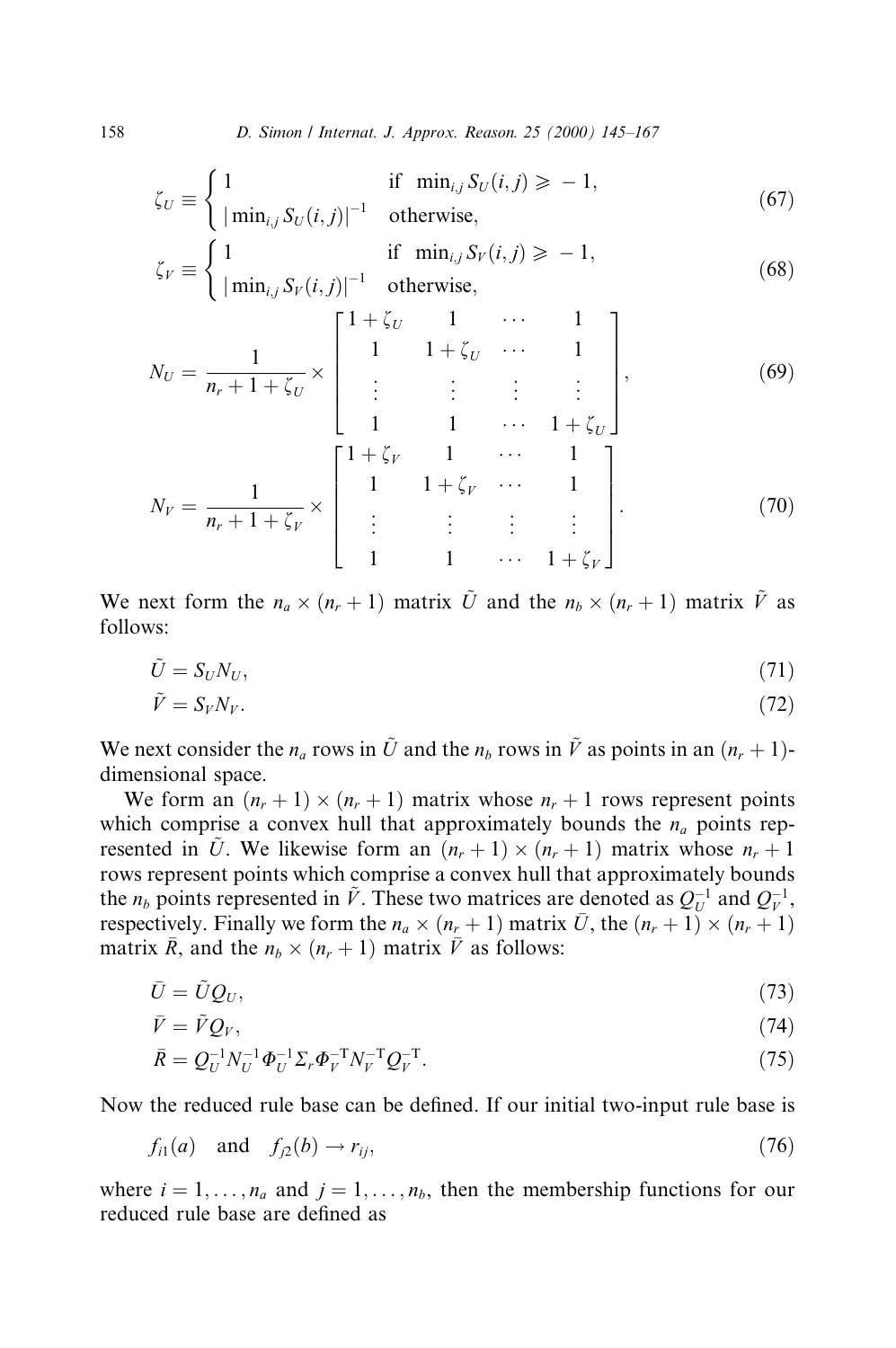D. Simon / Internat. J. Approx. Reason. 25 (2000) 145-167 159

$$
\bar{f}_{i1}(a) = \sum_{i=1}^{n_a} f_{i1}(a) \bar{U}(i,\bar{i}) \quad (\bar{i} = 1,\ldots,n_r+1), \tag{77}
$$

$$
\bar{f}_{j2}(b) = \sum_{j=1}^{n_b} f_{j2}(b)\bar{V}(j,\bar{j}) \quad (\bar{j} = 1,\dots,n_r+1). \tag{78}
$$

The centroids of the consequents for the reduced rule base are defined in the matrix  $\overline{R}$ . The reduced rule base has  $(n_r + 1)^2$  rules instead of the original  $n_a n_b$  rules.

#### 5. Experimental results

The fuzzy estimator and optimizer discussed in this paper was implemented in Visual Basic and was used to filter the winding currents of a permanent magnet synchronous motor. The motor winding currents were collected with a digital oscilloscope at a rate of one sample every 200 µs. The gradient descent method was used to optimize the fuzzy membership functions. The training data for the gradient descent optimization consisted of a simple symmetric non-causal 51-point moving average. The fuzzy filter was causal and was implemented as described earlier in this paper. The error function of Eq. (18) consisted of the error between the non-causal moving average and the output of the causal fuzzy filter.

The rule base was defined as shown in Table 1. These are common sense rules, such as, if the error between the measured value and the extrapolated estimate is positive medium, and the change in error is zero, then change the estimate by a positive small amount. There was no attempt in this paper to optimize the rule base. This is an important area of current fuzzy systems research [11], but is not addressed in this paper.

The gradient descent learning parameters  $\eta_c$ ,  $\eta_b$ ,  $\eta_v$ , and  $\eta_\beta$  were all initialized to 4. There were seven membership functions for the two inputs and the output. The membership functions were constrained to be non-symmetric triangles, so the error function  $E$  in Eq. (18) was optimized with respect to 63 parameters  $-$  the centroids of each of the membership functions (21 total), and the two half-widths of each of the membership functions (42 total).

Fig. 3 shows the training data that was used for the gradient descent optimization. Fig. 3 shows 2500 samples of raw current and the output of the 51 point moving average that was used to optimize the fuzzy filter. (The vertical axis of the figures is labelled 'Volts' because the current is acquired with an ADC, which measures the current with a proportional voltage.) Fig. 4 shows the seven initial membership functions for the two inputs and the output. (The two inputs and the output were all initialized with the same seven membership functions.) Fig. 5 shows the decrease of the objective function as training progressed. The algorithm reached a local minimum after about 40 iterations.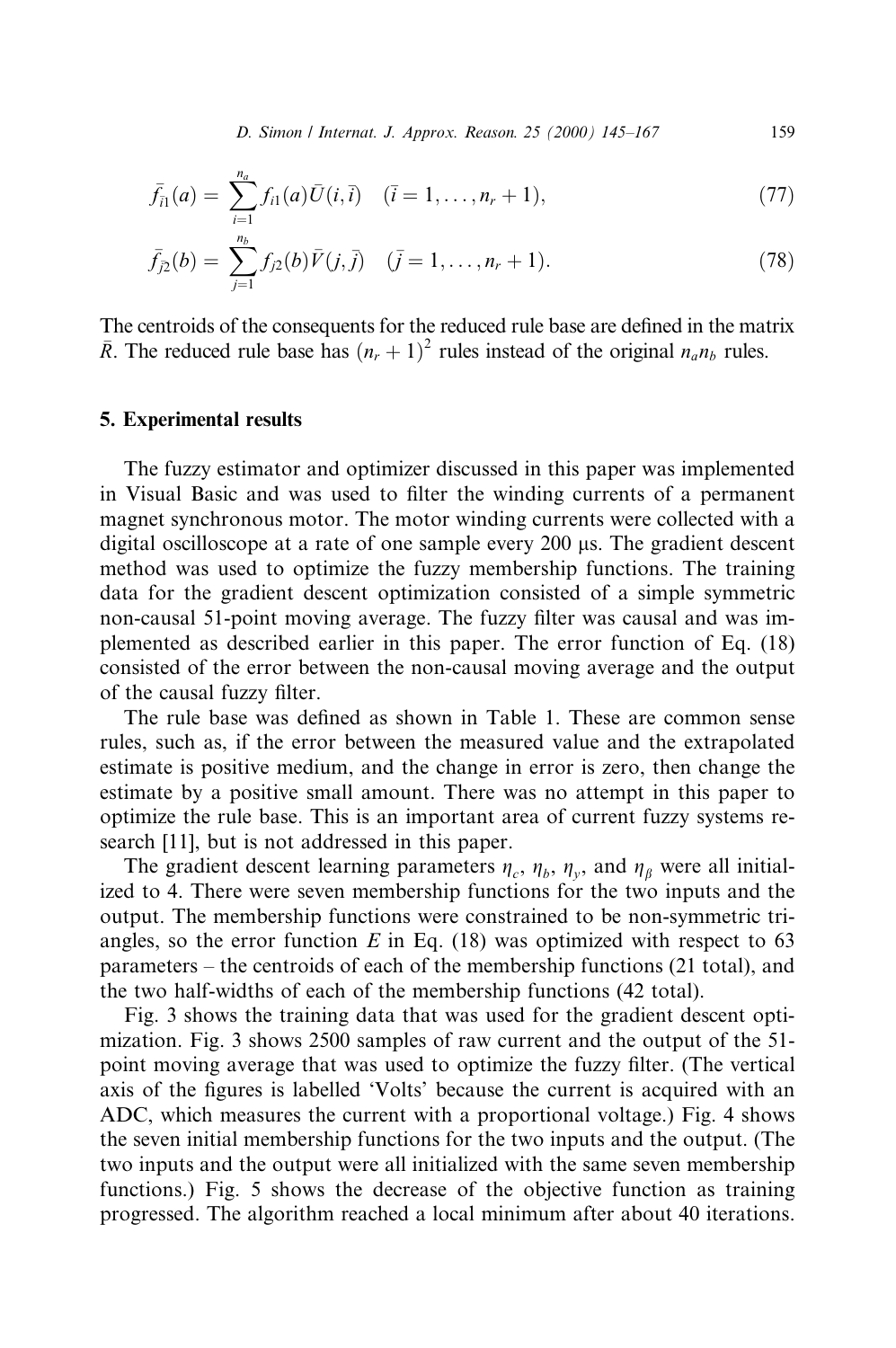

Fig. 3. Training data: (a) unfiltered; (b) 51-point moving average.

The optimization required about two minutes on a Pentium 233 MHz PC running Visual Basic in design mode. Fig. 6 shows the membership functions that resulted from the gradient descent optimization. A comparison with Fig. 4 shows that the membership functions did not change dramatically during the optimization process. But the changes in the membership functions can be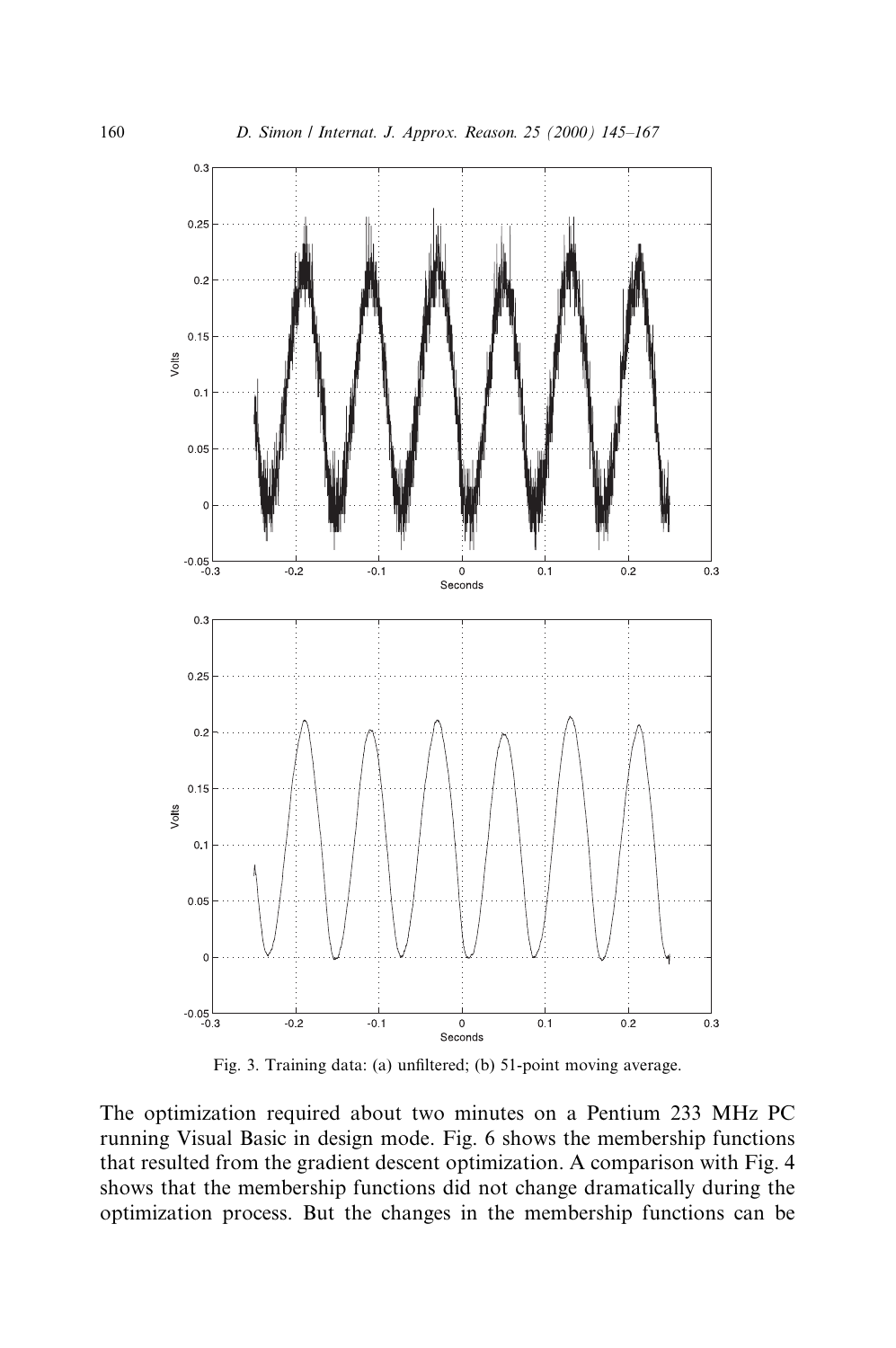

Fig. 4. Default membership functions for input 1, input 2, and output.



Fig. 5. Gradient descent training of membership functions.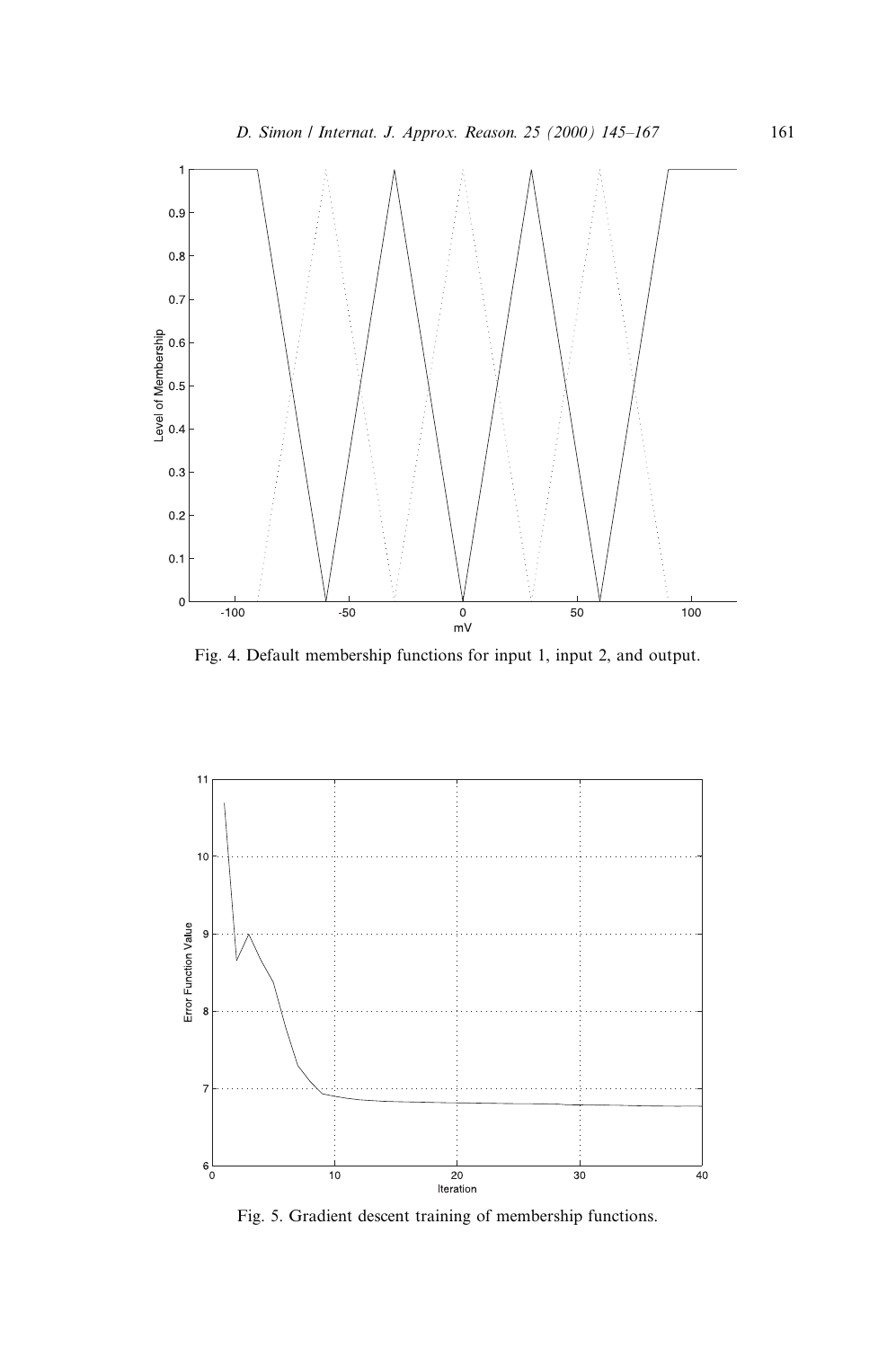

Fig. 6. Optimized membership functions for (a) input 1, (b) input 2, (c) output.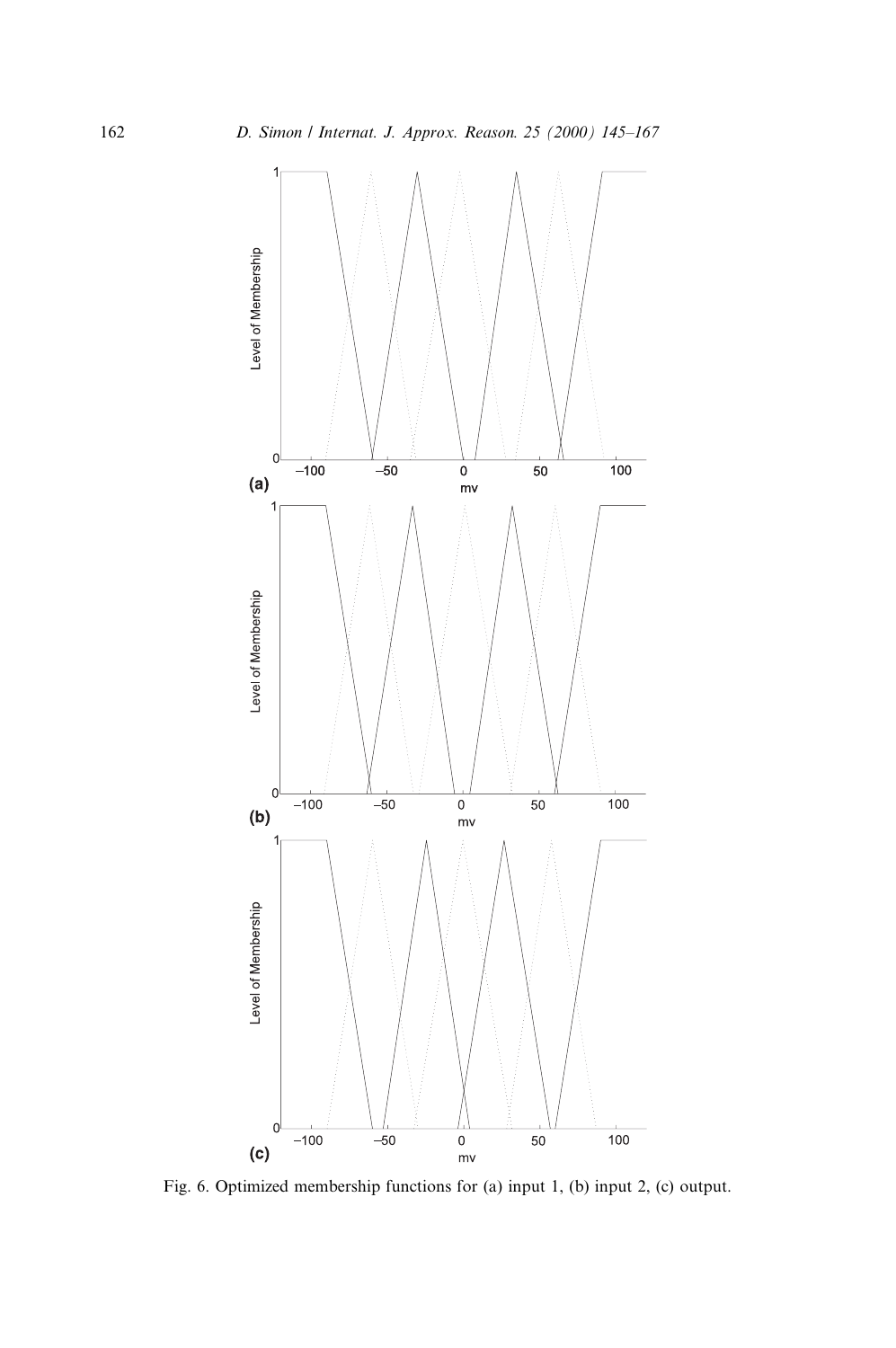seen, and the membership functions for the two inputs became slightly asymmetric as a result of the optimization.

Fig. 7 shows the test data before and after being filtered with the fuzzy estimator. Comparison with Fig. 3 shows that the resultant curve is not as smooth as the moving average curve; nevertheless, the data that came out of the fuzzy filter is noticeably smoother than the raw data, and there is no visible time delay in the filtered data.

The rule base reduction scheme discussed in Section 4 was implemented in MATLAB and applied to the optimized fuzzy membership functions. The initial membership functions are shown in Fig. 6. We form a  $7 \times 7$  R matrix based on Eq. (56), Table 1, and the centroids of the output membership functions shown in Fig. 6. The singular values of the resulting  $R$  matrix are  $\{234, 232, 34, 34, 10, 10, 1\}$  mV. We choose to keep the two largest singular values and go through the algorithm described in Section 4. This results in three fuzzy sets each for the inputs instead of the original seven sets each. The  $Q^{-1}$  matrices were chosen using a graphical method described in [12]

$$
Q_U^{-1} = \begin{bmatrix} \tilde{U}(1,1) & \tilde{U}(1,2) & \tilde{U}(1,3) \\ \tilde{U}(4,1) & \tilde{U}(4,2) & \tilde{U}(4,3) \\ \tilde{U}(7,1) & \tilde{U}(7,2) & \tilde{U}(7,3) \end{bmatrix},
$$
\n
$$
Q_V^{-1} = \begin{bmatrix} \tilde{V}(1,1) & \tilde{V}(1,2) & \tilde{V}(1,3) \\ \tilde{V}(4,1) & \tilde{V}(4,2) & \tilde{V}(4,3) \\ \tilde{V}(7,1) & \tilde{V}(7,2) & \tilde{V}(7,3) \end{bmatrix}.
$$
\n(80)

The  $\overline{R}$  matrix that results from the rule base reduction algorithm has five distinct values

$$
\bar{R} = \begin{bmatrix} -0.09255 & -0.05447 & -0.0004669 \\ -0.05447 & -0.0004669 & 0.05429 \\ -0.0004669 & 0.05429 & 0.09255 \end{bmatrix}.
$$
 (81)

The new reduced membership functions are shown in Fig. 8, and the reduced rule base is shown in Table 2. Instead of the original 49 rules, we now have 9 rules in our rule base. Note from Fig. 8 that some of the membership functions are less than zero for some values of the input. This is somewhat non-intuitive, but the mathematics of fuzzy inference is still valid. If it is important to the user to have membership function values that are always greater than zero, Yam et al. [10] present a way of accomplishing this.

Table 3 summarizes the performance of the fuzzy filter for various sets of membership functions. As expected, the performance gets better as we go from no filtering to nominal filtering to optimal filtering. As expected, the perfor-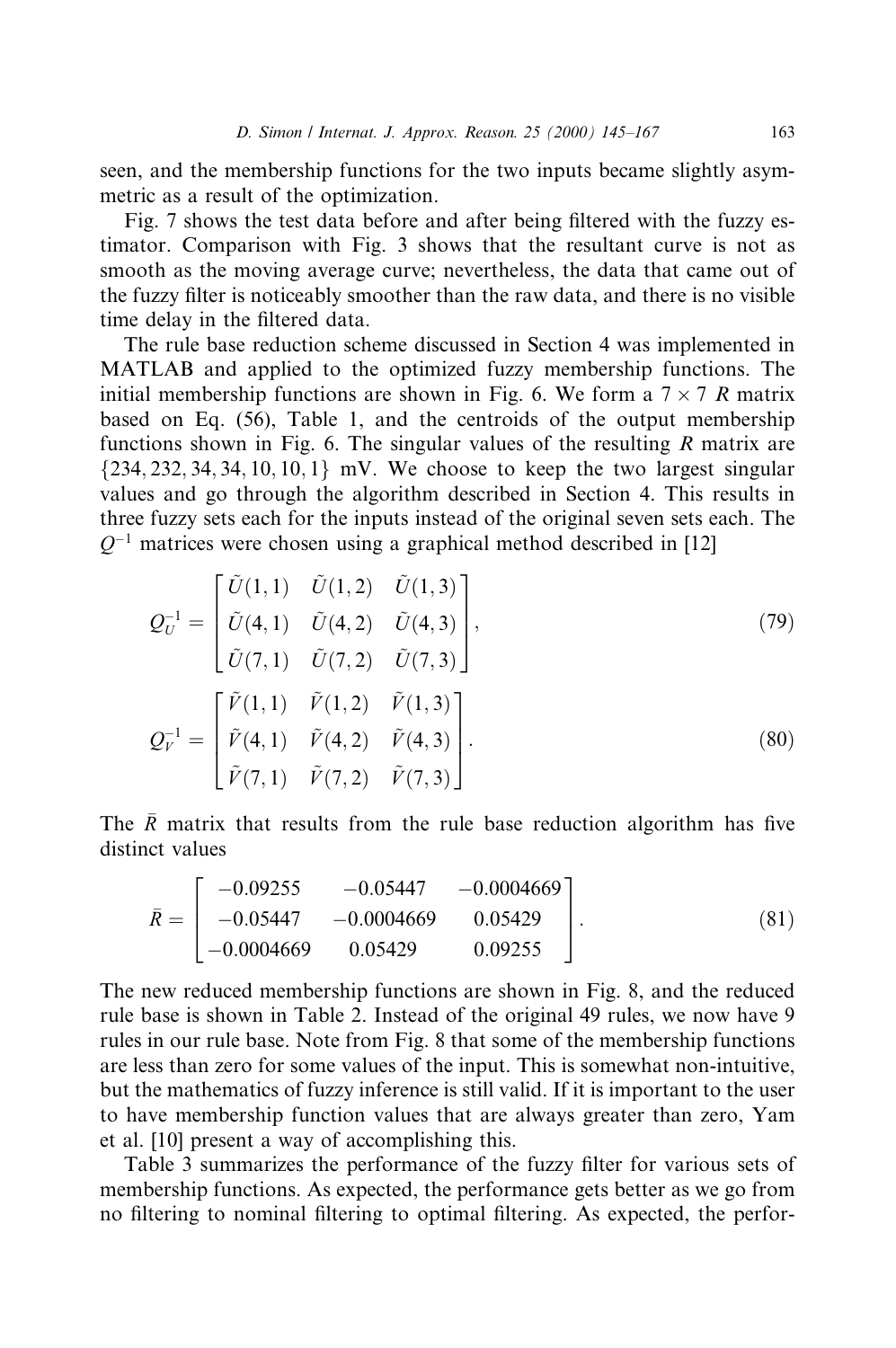

Fig. 7. Test data: (a) unfiltered; (b) filtered with fuzzy estimator.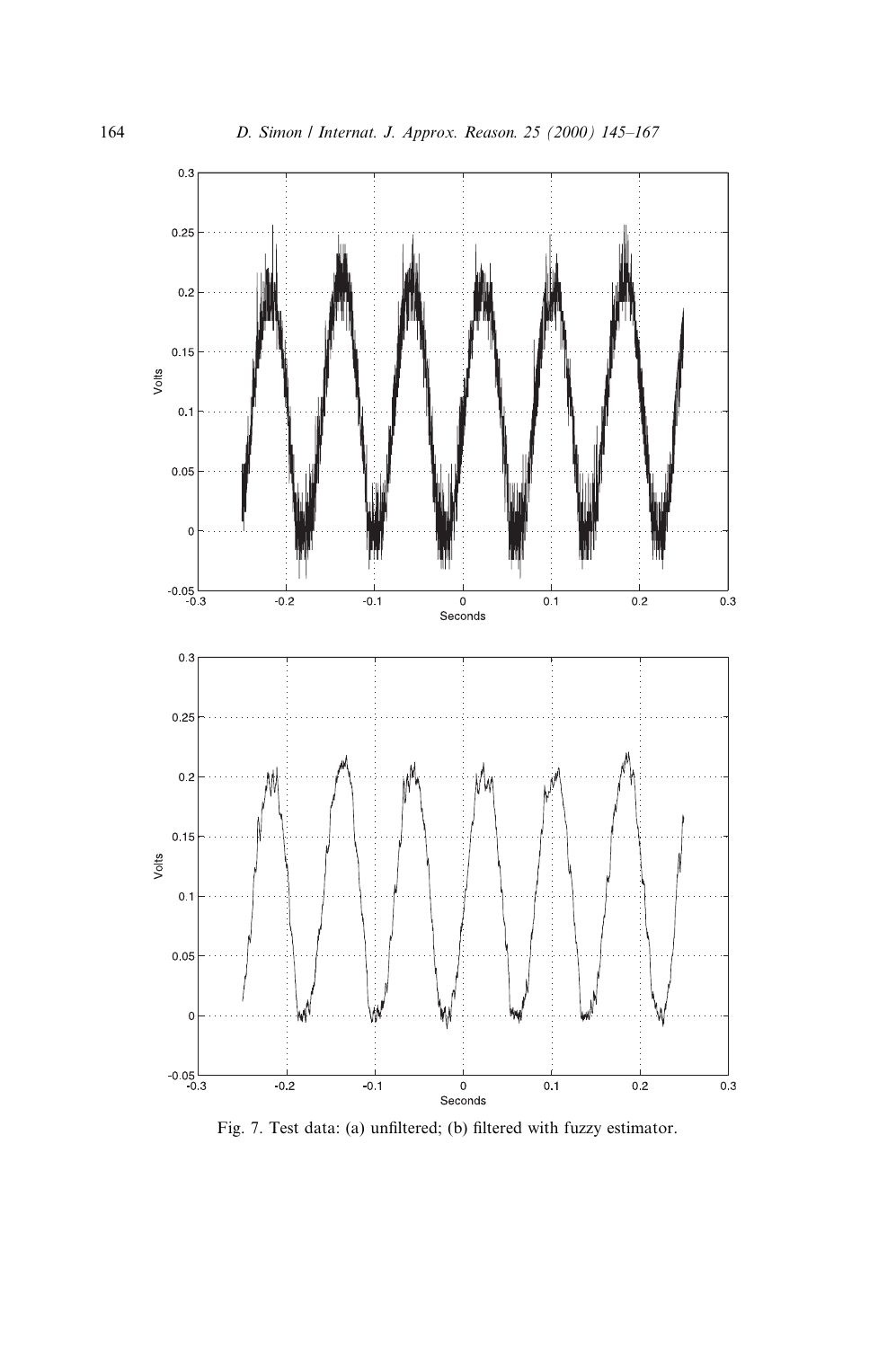

Fig. 8. Reduced membership functions for (a) input 1, (b) input 2, (c) output. For input 1 and input 2, dashed line  $=$  negative, dotted line  $=$  zero, and solid line  $=$  positive.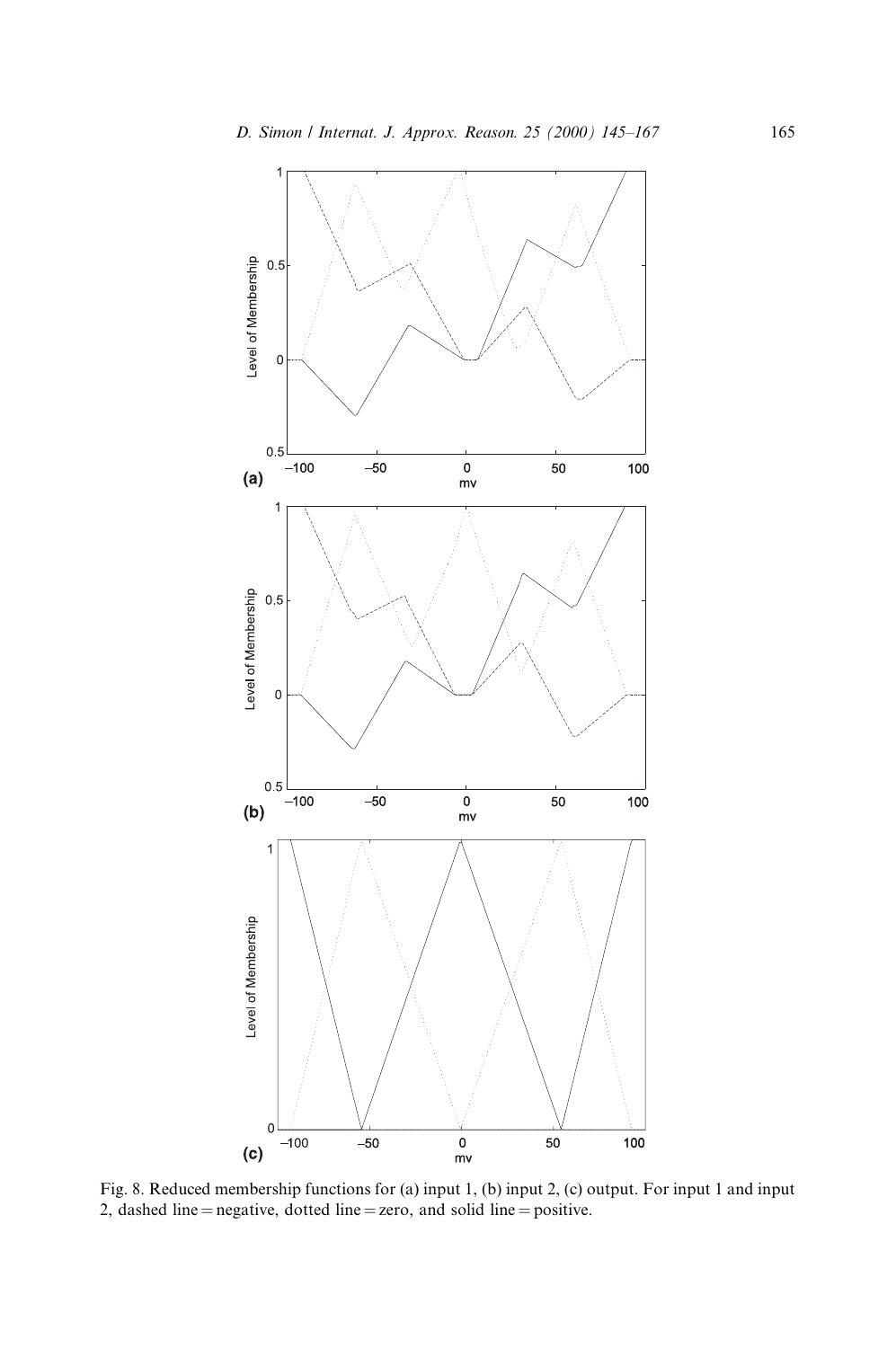| Input 1 | Input 2   |    |    |  |  |
|---------|-----------|----|----|--|--|
|         |           |    |    |  |  |
|         | NL        | NS |    |  |  |
|         | <b>NS</b> |    | PS |  |  |
| n       |           | PS | PL |  |  |

Reduced rule base for fuzzy filter<sup>a</sup>

<sup>a</sup> NL = negative large, n = negative, ns = negative small,  $Z =$  zero, PS = positive small, P = positive,  $PL = positive large.$ 

Table 3 Error function values for test data

|                                | Error function value |
|--------------------------------|----------------------|
| Raw data                       | 18.0                 |
| Nominal membership functions   | 10.7                 |
| Optimized membership functions | 74                   |
| Reduced membership functions   | 77                   |

mance of the reduced rule base is worse than the performance of the optimal filter, but the performance degradation is not as severe as we might expect from reducing a 49-rule rule base to a 9-rule rule base.

#### 6. Conclusion

A fuzzy filter has been applied to the estimation of motor winding currents. The fuzzy estimator offers the possibility of training if a nominal current history is known a priori. The gradient descent optimization discussed in this paper is attractive because of its conceptual straightforwardness, but one of its primary disadvantages is its convergence to a local minimum. Considering the fact that in this paper we optimized with respect to 63 variables, it would be very surprising if we were anywhere close to a global minimum. Further work on the topic of this paper is focusing on optimization methods that do better at finding the global minimum (e.g., genetic algorithms), integration of the filtering scheme with motor control, and real time implementation issues.

The SVD-based rule base reduction was shown to be effective at decreasing the number of rules used in the fuzzy filter. This reduction could be important for real time implementation where cycle time is at a premium. It is not difficult to program a general purpose rule base reduction algorithm if we can make the following assumptions: (1) There are an odd number of membership functions for the two inputs and the output; (2) the membership functions are symmetric

Table 2